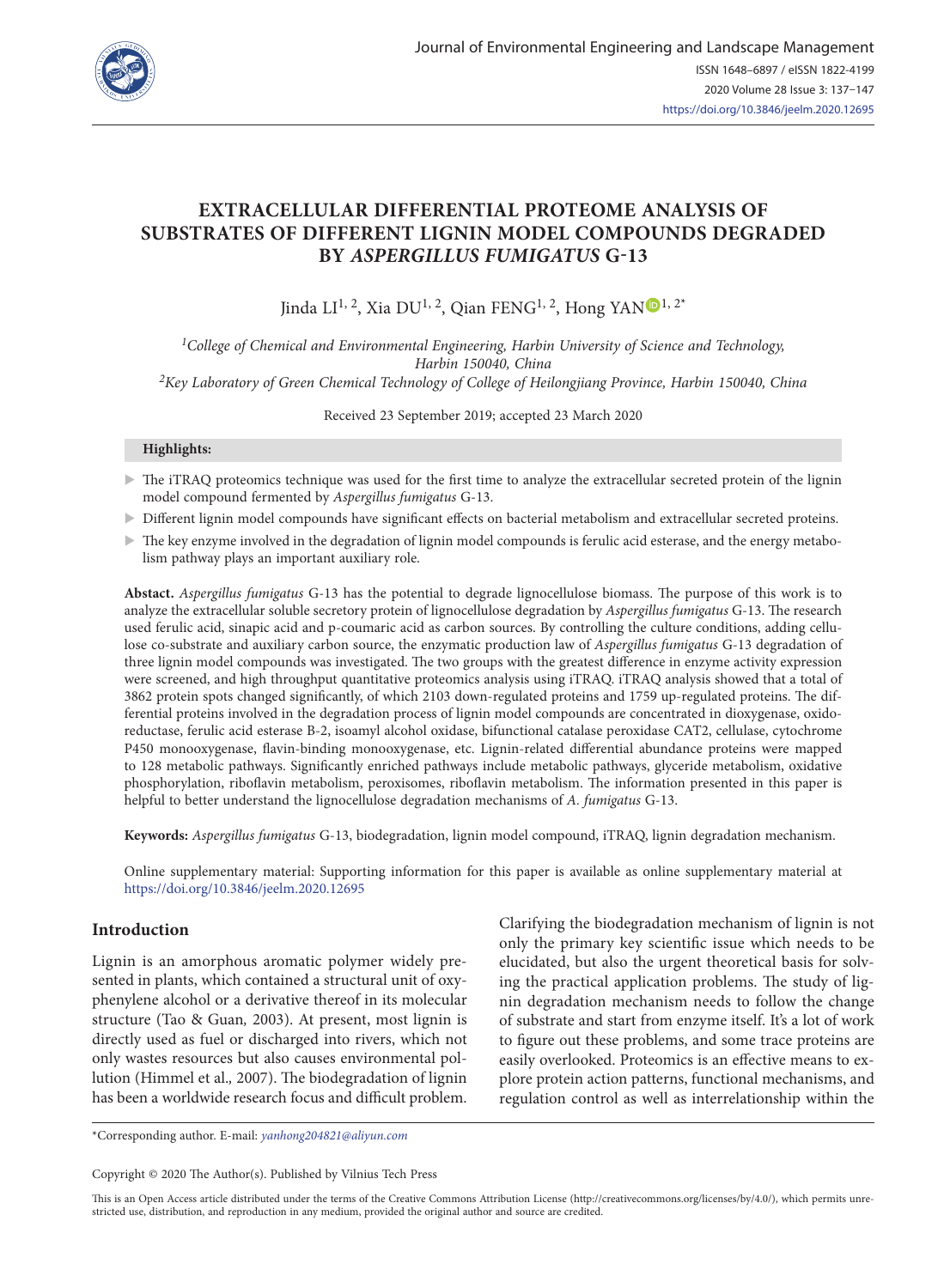protein population at an overall level. It has a significant role in revealing the basic laws of microbial degradation of lignin (Grabber, 2005; Wilkins et al.*,* 1996).

At present, researchers have used proteomics technology to find and identify some enzymes that play a role and their metabolic pathways in the degradation of lignin. Adav et al. (2015) used iTRAQ technology to study the proteome of *Aspergillus fumigatus* and found that cellulose can stimulate the production of important lignocellulosic hydrolase. Ji et al. (2012) first used the Shotgun proteomics strategy to analyze the secretory proteome of *Trametes trogii* WT-1. A total of 64 proteins including lipid metabolism proteins, carbohydrate metabolismrelated proteins, protein metabolism-related proteins, cell walls and lignin degradation-related proteins were identified. Ray et al. (2012) used liquid chromatography-tandem mass spectrometry to perform proteomics studies on extracellular fluids. The study identified 57, 116 and 102 degrading enzymes respectively. MacDonald et al. (2012) studied the effect of lignin conditions on expression of microsomal proteins in *Phanerochaete chrysosporium* RP-78 strain, and found that transporters and cytochrome P450s were involved in the degradation process of lignin and played an important role. Dawoud and Abu-Taleb (2012), through the study of intracellular proteomics of lignocellulose-degrading bacteria, a large number of information related to its metabolic regulation and stress-related expression proteins can be obtained. Arulmani et al. (2011) analyzed the lignin degradation model organism *P. chrysosporium* secreted proteome, iTRAQ data indicated that endoglucanase, exoglucanase, 3-glucosidase, and cellobiose dehydrogenase gene expression were significantly up-regulated under cellulose and cellulose lignin culture conditions. These studies provide us with a feasible reference to explain the degradation mechanism of lignin-degrading enzyme by using proteomics technology.

At present, there is no research on the mechanism of proteomics technology for the degradation of lignin by *Aspergillus fumigatus*. Therefore, the iTRAQ proteomics technique was used for the first time to analyze the extracellular secreted protein of the lignin model compound fermented by *Aspergillus fumigatus* G-13. The key enzymes of *Aspergillus fumigatus* G-13 degradation of the lignin model compounds and their regulatory mechanisms were clarified, and the complex and continuous collaborative changes of metabolic regulation pathway in the process of lignin degradation were described. Finally, identify the key enzymes and important auxiliary pathways.

As a common lignin monomer model compound, pcoumaric acid and sinapic acid are direct precursors in the process of lignin biosynthesis, and represent the structure of lignin better than other model compounds, they are widely used to study lignin biodegradation. Therefore, this study intends to use the lignin monomer model compound as a substrate, using the strain *Aspergillus fumigatus* G-13 for fermentation. Then, the proteomic analysis of the sample is performed using iTRAQ technology, and

the enzyme composition and classification of the lignindegrading enzyme involved in the strain are obtained. In this way, the efficient secretion expression and mechanism of the lignin structural monomer model compound exogenous protein were investigated. It layed a foundation for the study of the production of strain lignin degrading enzyme and the mechanism of biodegradation of lignin.

### **1. Materials and methods**

#### **1.1. Strain**

*Aspergillus fumigatus* (*A. fumigatus*) G-13, which could degrade lignin used in this work was isolated from the samples collected from soil near the sewage draining exit of a paper mill in Harbin.

#### **1.2. Instruments**

Shimadzu LC-20AB liquid chromatograph, Shimadzu LC-20AD nanoliter liquid chromatograph, ESC tandem mass spectrometer: Triple TOF 5600 (SCIEX, Framingham, MA, USA), Ion source is Nanospray III source (SCIEX, Framingham, MA, USA), Emitter is a needle drawn from quartz material (New Objectives, Woburn, MA, USA).

### **1.3. Preparation of bacterial suspension**

The oblique surface of *A. fumigatus* G-13 PDA medium stored at 4 °C was taken out, and the fungal spores were washed with sterile water to prepare a spore suspension of 106 cells/mL (measured by blood cell counting method). Keep it in a 4 °C refrigerator.

#### **1.4. Fermentation culture**

Using a liquid culture method, added 100 mL of a large amount of elemental nutrient solution and 0.1 mL of a trace element nutrient solution to a 250 mL Erlenmeyer flask, wherein the concentration of lignin monomer model compound was 0.1 mmol/L, cellulose co-substrate and glucose concentration were both 10 g/L, autoclave at 120 °C for 20 min. Then, added 4 mL of the spore suspension and cultured at a temperature of 30 °C. When using shake flask culture, the rotation speed was 160 r/min. Samples were taken at the 3rd, 6th, 9th, 12th, and 15th day of culture, and measured the enzyme activity. Wherein each set of three replicates. The two groups with the largest difference in enzyme activity were used as samples for subsequent proteomic analysis. The substrate composition and culture method corresponding to the sample number are shown in Table S1.

#### **1.5. iTRAQ analysis of protein samples**

#### **1.5.1. Sample concentrate**

Took fermentation broth to a 30K ultrafiltration tube and centrifuged at 6000 r/min for 15 min. Repeated this step several times until the culture medium was separated from mycelium, and the substance intercepted by ultrafiltration membrane was a concentrated protein sample.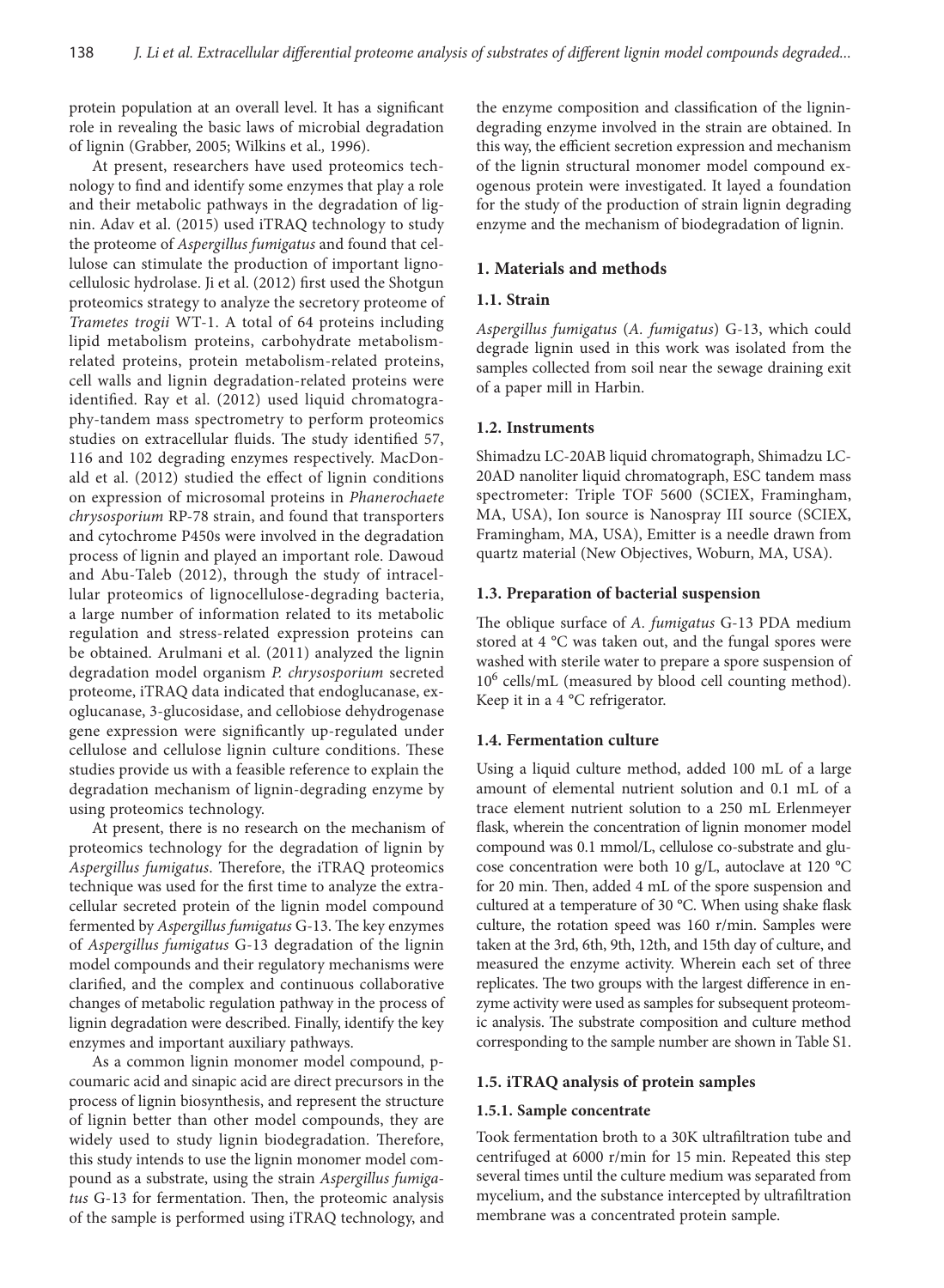### **1.5.2. Extraction of protein**

Weigh the appropriate amount of sample, added Lysis Buffer, added PMSF with a final concentration of 1 mmol/L and EDTA at 2 mmol/L, allowed to stand for 5 min after vortexing oscillation, then added DTT with a final concentration of 10 mmol/L, ice bath ultrasounded 5 min, and the supernatant was extracted after centrifugation for 20 min. In water bath at 56 °C, added 10 mmol/L DTT to the supernatant for 1 h, 55 mmol/L IAM was added to the supernatant after restoring to room temperature, and then placed in darkroom for 45 min. Added 5 volumes of pre-cooled acetone to the supernatant again, precipitated at  $-20$  °C for 2 h, centrifuged at 4 °C for 20 min, discarded the supernatant. This step was repeated 2–3 times until the supernatant was colorless. Finally, an appropriate amount of Lysis Buffer 3 was added to the precipitate for redissolution, after 5 min of ultrasound in ice bath, it was centrifuged at 4 °C for 20 min at a speed of 25000 r/min, and the supernatant was taken for quantification. Protein concentration was determined according to Bradford quantitative method and the amount of protein required for SDS-PAGE and iTRAQ analysis was determined.

#### **1.5.3. Protein extraction quality control**

Bradford quantification: standard protein (0.2 μg/μL BSA) 0, 2, 4, 6, 8, 10, 12, 14, 16 and 18 μL were added to the 96 well ELISA plate A1 to A10, respectively. Then, 20, 18, 16, 14, 12, 10, 8, 6, 4, and 2 μL of pure water were sequentially added, and then 180 μL of Coomassie Brilliant Blue G-250 quantitative working solution was added to each well. The protein to be tested was diluted several times, and 180 μL of the quantitative working solution was added to 20 μL of the protein solution to read OD<sub>595</sub>. The sample protein concentration was calculated based on the standard curve and sample OD<sub>595</sub>.

### **1.5.4. Proteolysis**

100 μg of protein solution was taken from each sample, 2.5 μg of Trypsin enzyme was added in a ratio of protein: enzyme= 40: 1, and enzymatic hydrolysis at 37 °C for 4 h. After that, Trypsin was added in the above ratio, and the enzymatic hydrolysis time was increased to 8 h. After enzymatic hydrolysis, the peptide segment was desalted by Strata X column.

### **1.5.5. Separation of peptide segment markers**

After the reagents were returned to room temperature, added 50 μL of isopropanol to each tube of reagent. After vortexing, centrifuged at low speed and took out the iTRAQ label reagent according to number of samples. The peptide segment sample was dissolved in 0.5 mol/L TEAB and added to the corresponding iTRAQ labeling reagent, allowed to stand at room temperature for 2 h. The samples were separated using a Shimadzu LC-20AB liquid phase system (Separation column was 5 μm 4.6×250 mmol/L Gemini  $C_{18}$  column).

### **1.5.6. High performance liquid chromatography**

The lyophilized peptide sample was redissolved with mobile phase A (2% ACN, 0.1% FA), centrifuged at 20 000 r/min for 10 min, and the supernatant was taken for sampling. Separation was performed by Shimadzu LC-20AD model liquid chromatograph.

#### **1.5.7. Mass spectrometry**

The peptide segment separated by liquid phase enters the ESI tandem mass spectrometer, the parameters were set as follows: ion source spray voltage 2300 V, nitrogen pressure 30 psi, spray pressure 15 psi, spray interface temperature 150 °C. Scanning in high sensitivity mode, the first mass spectrometry scan has a cumulative time of 250 ms and the scan quality ranges from 350 to 1500 Da. Based on the first-level scan information, according to the intensity in the first-order spectrogram from high to low, the first 30 first-order spectra with intensity exceeding 150 cp were selected for fragmentation, and scanned the secondary information. The screening criteria were as follows: m/z range was 350–1250 Da; the number of electric charges was 2–5. The parent ion dynamic exclusion is set to: within half of the peak time (about 12 s), the fragmentation of the same parent ion was not more than 2 times. The scan time for the secondary mass spectrum was 100 ms. For iTRAQ-type data acquisition, the fragmentation energy selection was adjusted according to the iTRAQ reagent, and the first quadrupole Q2 has an off-transmission efficiency of 100% at 100 Da.

#### **1.5.8. Biological information analysis**

After the original mass spectrometry data were converted into mgf format files, protein identification software Mascot was used to search and identify the corresponding database. At the same time of quality control analysis, judged whether the data was qualified. After the data was qualified, a certain screening threshold, the final credible protein identification result was obtained. Subsequently, iTRAQ quantitative analysis was carried out, and significant difference proteins were screened from the quantitative results. Finally, GO, Pathway, COG and other functional annotations and GO and Pathway enrichment analysis of differential proteins were performed.

### **2. Results**

# **2.1. Analysis of enzyme activity of** *A. fumigatus* **G-13 degrading lignin model compounds**

Figure 1 is the time-dependent curves of the enzyme activities of lignin peroxidase (Lip), laccase (Lac) and manganese peroxidase (Mnp) produced by ferulic acid, p-coumaric acid and sinapic acid as fermentation substrates, respectively. It can be seen that within 15 days of fermentation culture, the activities of three ligninases produced by *A. fumigatus* G-13 were all increased first, then decreased, and eventually tended to be gentle, but the highest enzyme activity appeared at different time.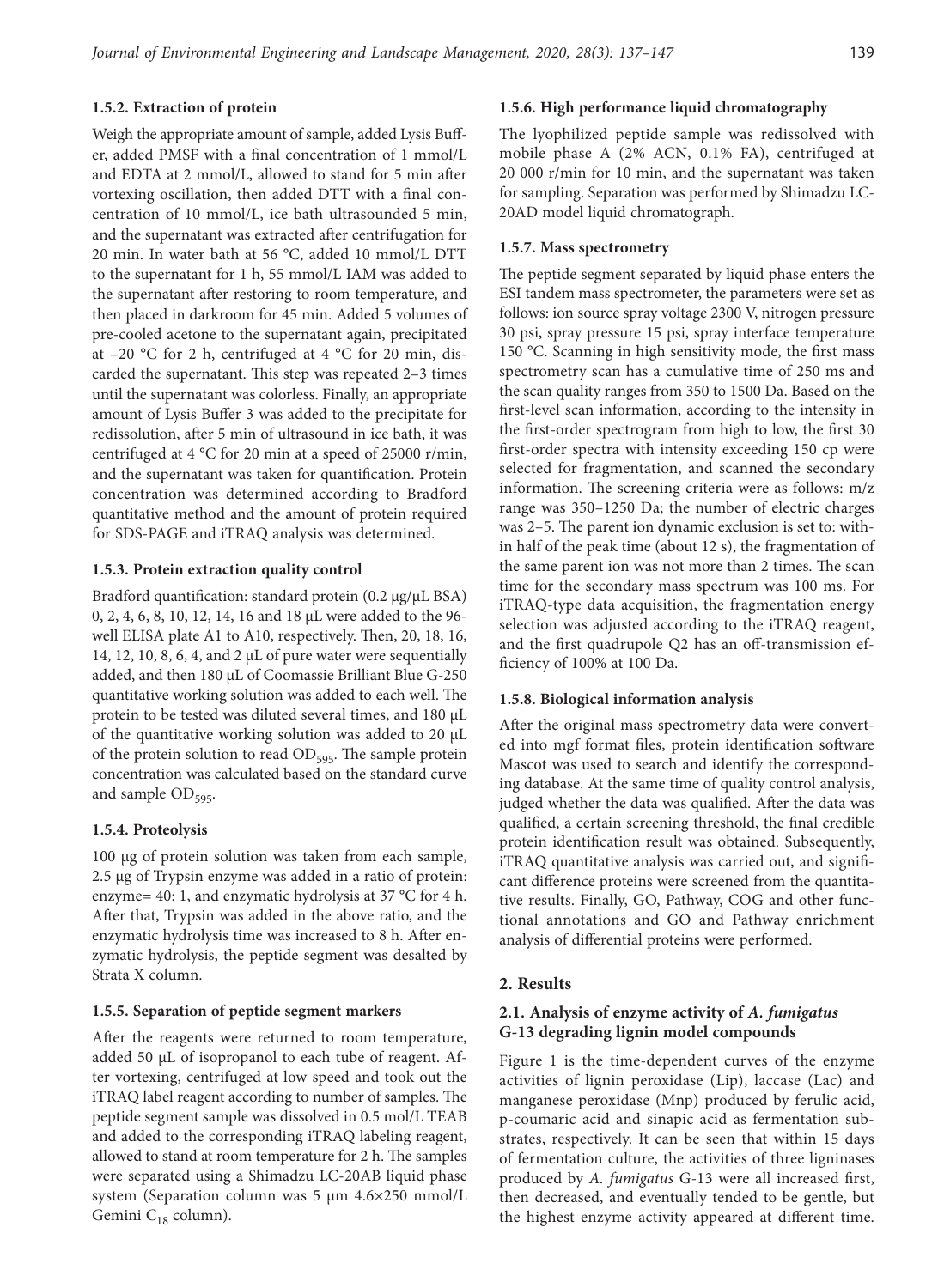

Figure 1. The change of enzyme activity in lignin model compounds fermented by *A. fumigatus*: (a) – Lignin peroxidase; (b) – Laccase; (c) – Manganese peroxidase

The three enzyme activities of ferulic acid and p-coumaric acid as substrate showed the highest value on the 9th day, the Lip, Lac, and Mnp activities were 9.65 U/L, 5.63 U/L, 43.35 U/L and 7.52 U/L, 4.84 U/L, 40.36 U/L, respectively. While the highest enzyme activity with sinapic acid as a substrate appeared at 12d. However, the highest values of

Table 1. Effects of adding other substrates or changing culture methods on various ligninase activities produced by *A. fumigatus* G-13

| Num-<br>ber | LiP | Lac | MnP | Num-<br>ber | LiP  | Lac  | MnP  |
|-------------|-----|-----|-----|-------------|------|------|------|
| А           | 100 | 100 | 100 | $A-6$       | 206  | 256  | 193  |
| B           | 100 | 100 | 100 | $B-6$       | 198  | 235  | 220  |
| C           | 100 | 100 | 100 | $C-6$       | 209  | 254  | 235  |
| $A-1$       | 123 | 176 | 160 | $A-7$       | 246  | 292  | 263  |
| $B-1$       | 92  | 120 | 87  | $B-7$       | 215  | 225  | 254  |
| $C-1$       | 185 | 220 | 190 | $C-7$       | 274  | 360  | 297  |
| $A-2$       | 250 | 268 | 286 | $A-8$       | 375  | 398  | 321  |
| $B-2$       | 288 | 293 | 302 | $B-8$       | 397  | 405  | 391  |
| $C-2$       | 271 | 364 | 387 | $C-8$       | 330  | 394  | 428  |
| $A-3$       | 345 | 340 | 413 | $A-9$       | 457  | 402  | 493  |
| $B-3$       | 421 | 369 | 465 | $B-9$       | 486  | 541  | 593  |
| $C-3$       | 522 | 475 | 452 | $C-9$       | 587  | 529  | 641  |
| $A-4$       | 377 | 460 | 395 | $A-10$      | 754  | 898  | 804  |
| $B-4$       | 320 | 398 | 341 | $B-10$      | 819  | 865  | 914  |
| $C-4$       | 412 | 568 | 563 | $C-10$      | 1032 | 1250 | 1096 |
| A-5         | 463 | 526 | 322 | $A-11$      | 901  | 965  | 997  |
| $B-5$       | 388 | 465 | 313 | $B-11$      | 1024 | 1132 | 1089 |
| $C-5$       | 494 | 608 | 588 | $C-11$      | 1156 | 1285 | 1164 |

three ligninase activities produced by fermentation with sinapinic acid were higher than those of the other two substrates, and Lip, Lac and Mnp enzyme activities were 11.52 U/L, 8.53 U/L and 47.14 U/L, respectively. It can be seen that sinapic acid as substrate is more favorable for the strain to produce higher ligninase activity, but the time required for enzyme to reach the peak is slightly longer. This trend is basically the same as that reported by Li et al. on the degradation of lignin model compounds by bacteria, that is, sinapic acid is utilized by the strain later than ferulic acid or p-coumaric acid (Li et al*.,* 1999).

By controlling the addition of cellulose co-substrate or glucose and changing the way of culture method to investigate the effect of strain produce lignin degrading enzyme activity. Under various control conditions, the highest value of various ligninase activities produced by fermentation of *A. fumigatus* G-13 within 15 days was used as an evaluation index. Table 1 shows the effect of adding other substrates or changing culture method on the activity of lignin-degrading enzyme produced by *A. fumigatus* G-13. Among them, each data was obtained by using the corresponding lignin monomer model compound as substrate, the enzyme activity of all kinds of lignin produced was defined as 100%, thus obtaining the relative enzyme activity.

According to the results in Table 1, when added glucose as an auxiliary carbon source and added cellulose model compound under the condition of shaking flask culture, the activity of *A. fumigatus* G-13 lignin-degrading enzyme with sinapic acid as substrate changed the most. The relative enzyme activities of Lip, Lac and Mnp were increased by 1156%, 1285% and 1164%, respectively. Under static culture conditions, the addition of microcrystalline cellulose also promoted fermentation of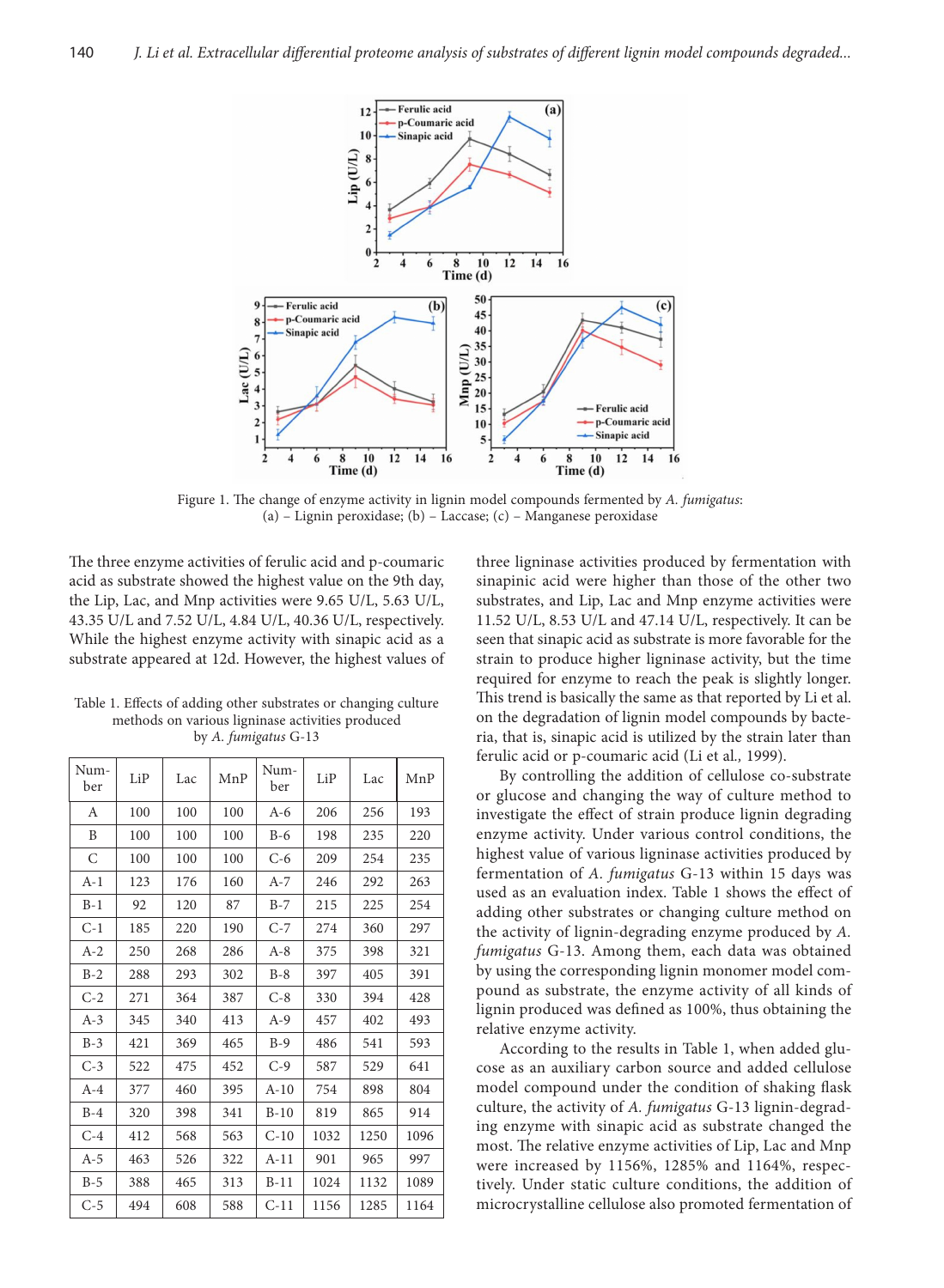ferulic acid and sinapic acid substrates by *A. fumigatus* G-13. For the liquid fermentation of *A. fumigatus* with pcoumaric acid as substrate, the relative enzyme activities of LiP, Lac and MnP increased to 92%, 120% and 87%, respectively. *A. fumigatus* G-13 is an aerobic fungus, and the oscillatory method helps the circulation of oxygen. Therefore, it was beneficial to the growth of strain and produced more secreted proteins than static culture. Therefore, the p-coumaric acid and microcrystalline cellulose were used as carbon source (ie B-1) under static culture conditions and sinapic acid, carboxymethyl cellulose and glucose were used as carbon sources (ie C-11) under shake flask culture conditions were selected as samples for further proteomic analysis.

#### **2.2. Protein quantification**

Extraction of protein samples by acetone precipitation, and the protein of *A. fumigatus* G-13 cells under different substrate conditions for growth on day 9 was quantified by the Bradford method. Two groups of samples B-1 and C-11 were tested in three parallel ways, numbered b-1, b-2, b-3 and c-1, c-2 and c-3, respectively. The quantitative results are shown in Table S2. The protein quantification results were consistent with the results of previous experimental lignin degrading enzyme activity, and the total protein content of B-1 was significantly lower than that of C-11.

#### **2.3. Protein SDS-PAGE results**

The protein sample was subjected to SDS-PAGE electrophoresis, and the gel electrophoresis pattern is shown in Figure S1. Among them, strips 1, 2 and 3 represented B-1 samples, and strips 4, 5 and 6 represented C-11 samples. It can be seen that the bands of 6 samples are clear, there are no miscellaneous bands, and there is no protein degradation phenomenon, the strips and repeatability are qualified, and each strip is relatively parallel, the total protein satisfies 2–3 analysis conditions, subsequent iTRAQ analysis can be performed.

### **2.4. Mass spectrometric identification of protein samples**

#### **2.4.1. Differential protein point analysis**

The three parallels of two groups of *A. fumigatus* G-13 were b-1, b-2, b-3 and c-1, c-2, c-3, and a total of 343,789 spectrogram were generated. Under the "1% FDR" filtration standard, a total of 29,138 peptide fragments and 4,963 proteins were identified. Table S3 shows the results of protein identification.

Figure S2 and Figure S3 show the analysis of overall protein data after three replicates of two samples. Figure S2 shows the mass distribution of the identified proteins. It can be seen that most of the proteins identified by iTRAQ technology have molecular weight of 30–70 kDa, and more than 12% of the proteins with molecular weight greater than 100 kDa have been identified. Figure S3 shows the length distribution of the identified peptide segments. It can be seen that the number of amino acids contained in the peptide segment is mainly between 5 and 20, and the number of amino acids with the most frequent occurrence of peptide segment is mainly between 7 and 15.

### **2.4.2. Differential protein point analysis within the group**

The quantitative process of iTRAQ was realized by software IQuant. In this study, b-1 VS c-1, b-1 VS c-2, b-1 VS c-3, b-2 VS c-1, b-2 VS c-2, b-2 VS c-3, b-3 VS c-1, b-3 VS c-2, b-3 VS c-3, B-1 VS C-11, b-2 VS b-1, b-3 VS b-1,





b: p-coumaric acid was used as a substrate, microcrystalline cellulose was added, nd static culture; c: sinapic acid was used as a substrate, carboxymethyl cellulose and glucose were added, shake-flask culture. B-1 and C-11 were the sum of significantly changed proteins found in the experimental group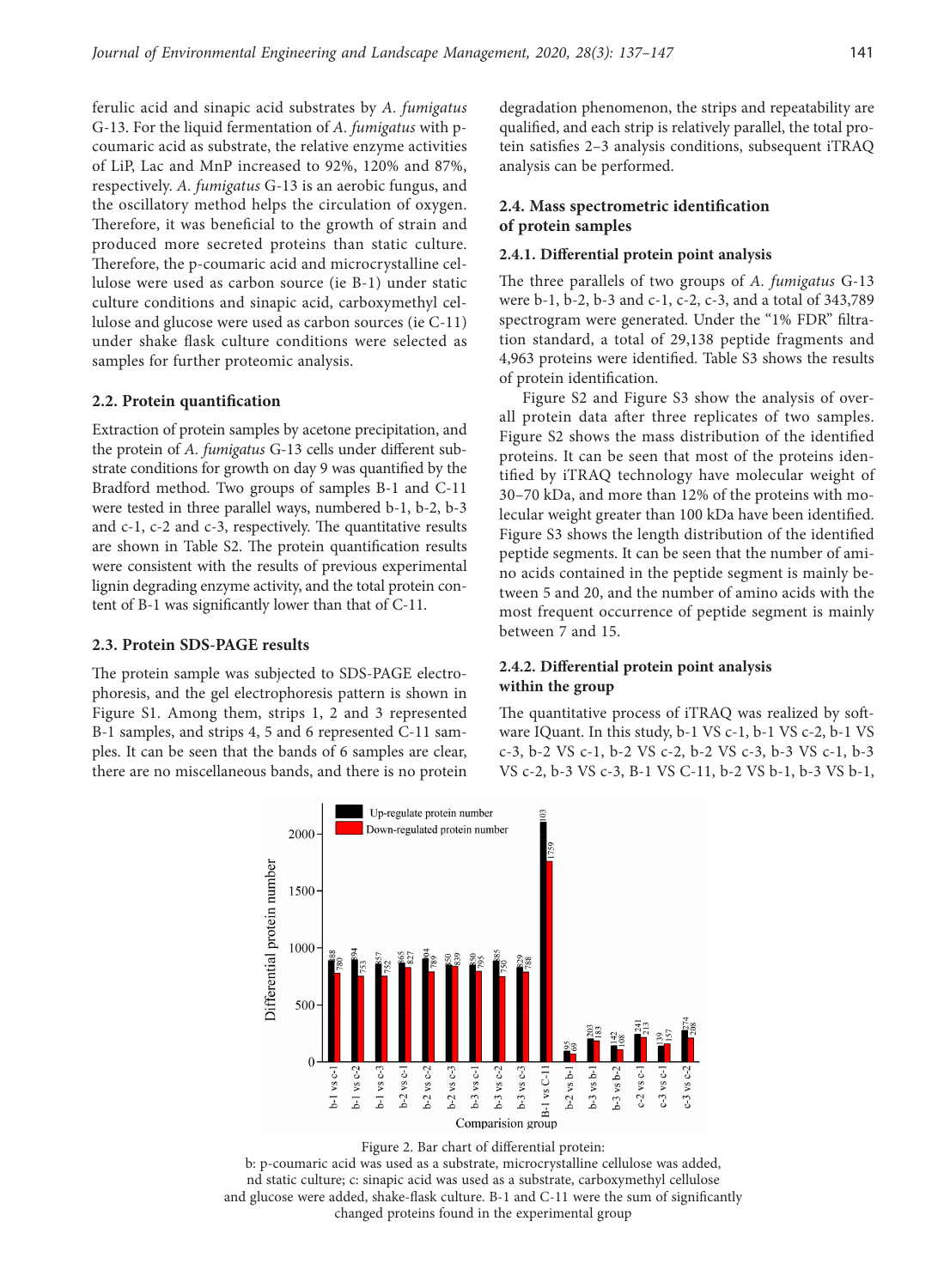| NCBInr Accession<br>indoleamine 2,3-dioxygenase family protein<br>gi 70982406 ref XP_746731.1 <br>EAL84693.1<br>0.218<br>gi 70984022 ref XP_747536.1 <br>EAL85498.1<br>dioxygenase<br>0.161<br>flavin containing amine oxidase, putative<br>0.165<br>gi 846914323 gb KMK60141.1 <br>KMK60141.1<br>gi 666435170 gb KEY82638.1 <br>KEY82638.1<br>glyoxylase<br>0.237<br>oxidoreductase<br>0.275<br>gi 846910058 gb KMK55985.1 <br>KMK55985.1<br>gi 70993806 ref XP_751750.1 <br>fatty acid oxygenase PPOA<br>1.294<br>EDP50447.1<br>fructosyl amine: oxygen oxidoreductase<br>0.054<br>gi 70988976 ref XP_749338.1 <br>EAL87300.1<br>isoamyl alcohol oxidase, putative<br>gi 846912469 gb KMK58337.1 <br>KMK58337.1<br>0.015<br>peroxisomal membrane protein PMP47<br>gi 146324046 ref XP_747912.2 <br>EAL85874.2<br>0.17<br>mycelial catalase CAT1<br>gi 846912779 gb KMK58631.1 <br>0.507<br>KMK58631.1<br>gi 846914245 gb KMK60063.1 <br>cytochrome P450 monooxygenase GLIC2<br>0.227<br>KMK60063.1<br>gi 666434615 gb KEY82116.1 <br>KEY82116.1<br>peroxisomal 3 ketoacyl coA thiolase KAT1<br>0.253<br>ferulic acid esterase B-2<br>gi 298351669 sp B0Y7U1.1 FAEB2_ASPFC<br>0.234<br>EDP49472.1<br>gi 70998562 ref XP_754003.1 <br>peroxisomal membrane protein (PEX3)<br>0.017<br>EAL91965.1<br>monooxygenase, putative<br>0.015<br>gi 159130223 gb EDP55336.1 <br>EDP55336.1<br>bifunCTional catalase peroxidase CAT2<br>gi 666431450 gb KEY79055.1 <br>KEY79055.1<br>0.601<br>gi 70981456 ref XP_731510.1 <br>ferulic acid esterase B-1<br>EAL84220.1<br>0.227<br>gi 666436291 gb KEY83653.1 <br>KEY83653.1<br>cytochrome P450 monooxygenase<br>0.11<br>hypothetical protein Y699_06726<br>0.086<br>gi 846911295 gb KMK57185.1 <br>KMK57185.1<br>cytochrome P450 monooxygenase, putative<br>gi 159125752 gb EDP50869.1 <br>EDP50869.1<br>0.028<br>amine oxidase<br>gi 846910091 gb KMK56018.1 <br>KMK56018.1<br>0.109<br>gi 846917158 gb KMK62928.1 <br>cellulase, putative<br>0.313<br>KMK62928.1<br>EAL90166.1<br>flavin-binding monooxygenase<br>0.026<br>gi 70994854 ref XP_752204.1 <br>$\beta$ -glucancellobiohydrolase<br>gi 70991503 ref XP_750600.1 <br>EAL88562.1<br>0.137<br>homogentisate 1,2 dioxygenase<br>0.191<br>gi 666428261 gb KEY75915.1 <br>KEY75915.1<br>cellobiose dehydrogenase<br>0.02<br>gi 666434745 gb KEY82239.1 <br>KEY82239.1<br>peroxidase, putative<br>gi 666431072 gb KEY78684.1 <br>1.385<br>KEY78684.1<br>peroxisomal copper amine oxidase<br>gi 70998352 ref XP_753898.1 <br>EAL91860.1<br>0.066<br>isoamyl alcohol oxidase<br>gi 846914790 gb KMK60608.1 <br>KMK60608.1<br>0.42<br>3-demethyl quinone-9-methyltransferase<br>gi 70993884 ref XP_751789.1 <br>1.3<br>EAL89751.1<br>O-methyltransferase, putative<br>gi 846911120 gb KMK57019.1 <br>KMK57019.1<br>1.83<br>galactose oxidase<br>3.52<br>gi 70986678 ref XP_748829.1 <br>EAL86791.1<br>gi 70991324 ref XP_750511.1 <br>EAL88473.1<br>ketoreductase<br>1.86<br>5.89<br>gi 70986262 ref XP_748625.1 <br>EAL86587.1<br>catechol dioxygenase<br>gi 666436853 gb KEY84070.1 <br>KEY84070.1<br>aldo keto reductase AKR<br>1.34<br>gi 71000511 ref XP_754939.1 <br>pyridoxamine phosphate oxidase<br>EAL92901.1<br>2.88<br>fumagillin biosynthesis antibiotic biosynthesis<br>gi 70983261 ref XP_747158.1 <br>EAL85120.1<br>1.23<br>monooxygenase superfamily monooxygenase<br>fatty acid oxygenase PPOC, partial<br>gi 666430557 gb KEY78179.1 <br>KEY78179.1<br>1.46<br>peroxisomal 3-ketoacyl-CoA thiolase (KAT1)<br>gi 71001574 ref XP_755468.1 <br>EAL93430.1<br>2.25<br>NADH-ubiquinone oxidoreductase 39 kDa subunit<br>gi 70992617 ref XP_751157.1 <br>EAL89119.1<br>1.39<br>catechol dioxygenase<br>gi 846911793 gb KMK57661.1 <br>KMK57661.1<br>2.52<br>protoporphyrinogen oxidase<br>gi 70991769 ref XP_750733.1 <br>EAL88695.1<br>2.06<br>quinone oxidoreductase<br>gi 846913940 gb KMK59768.1 <br>KMK59768.1<br>1.48<br>gi 159128707 gb EDP53821.1 <br>FAD monooxygenase, putative<br>1.57<br>EDP53821.1<br>quinone oxidoreductase<br>gi 666434681 gb KEY82179.1 <br>KEY82179.1<br>3.53<br>gi 666436470 gb KEY83800.1 <br>phytanoyl-CoA dioxygenase family protein<br>KEY83800.1<br>1.95<br>gi 71002412 ref XP_755887.1 <br>EAL93849.1<br>FAD monooxygenase<br>2.69<br>a-ketoglutarate-dependent taurine dioxygenase<br>gi 70986839 ref XP_748907.1 <br>EAL86869.1<br>1.8<br>catalase<br>gi 846915457 gb KMK61241.1 <br>KMK61241.1<br>3.94<br>gi 70993382 ref XP_751538.1 <br>EAL89500.1<br>ubiquinone biosynthesis monooxgenase (COQ6)<br>2.23 |            |                      |            |                             |
|---------------------------------------------------------------------------------------------------------------------------------------------------------------------------------------------------------------------------------------------------------------------------------------------------------------------------------------------------------------------------------------------------------------------------------------------------------------------------------------------------------------------------------------------------------------------------------------------------------------------------------------------------------------------------------------------------------------------------------------------------------------------------------------------------------------------------------------------------------------------------------------------------------------------------------------------------------------------------------------------------------------------------------------------------------------------------------------------------------------------------------------------------------------------------------------------------------------------------------------------------------------------------------------------------------------------------------------------------------------------------------------------------------------------------------------------------------------------------------------------------------------------------------------------------------------------------------------------------------------------------------------------------------------------------------------------------------------------------------------------------------------------------------------------------------------------------------------------------------------------------------------------------------------------------------------------------------------------------------------------------------------------------------------------------------------------------------------------------------------------------------------------------------------------------------------------------------------------------------------------------------------------------------------------------------------------------------------------------------------------------------------------------------------------------------------------------------------------------------------------------------------------------------------------------------------------------------------------------------------------------------------------------------------------------------------------------------------------------------------------------------------------------------------------------------------------------------------------------------------------------------------------------------------------------------------------------------------------------------------------------------------------------------------------------------------------------------------------------------------------------------------------------------------------------------------------------------------------------------------------------------------------------------------------------------------------------------------------------------------------------------------------------------------------------------------------------------------------------------------------------------------------------------------------------------------------------------------------------------------------------------------------------------------------------------------------------------------------------------------------------------------------------------------------------------------------------------------------------------------------------------------------------------------------------------------------------------------------------------------------------------------------------------------------------------------------------------------------------------------------------------------------------------------------------------------------------------------------------------------------------------------------------------------------------------------------------------------------------------------------------------------------------------------------------------------------------------------------------------------------------------------------------------------------------------------|------------|----------------------|------------|-----------------------------|
|                                                                                                                                                                                                                                                                                                                                                                                                                                                                                                                                                                                                                                                                                                                                                                                                                                                                                                                                                                                                                                                                                                                                                                                                                                                                                                                                                                                                                                                                                                                                                                                                                                                                                                                                                                                                                                                                                                                                                                                                                                                                                                                                                                                                                                                                                                                                                                                                                                                                                                                                                                                                                                                                                                                                                                                                                                                                                                                                                                                                                                                                                                                                                                                                                                                                                                                                                                                                                                                                                                                                                                                                                                                                                                                                                                                                                                                                                                                                                                                                                                                                                                                                                                                                                                                                                                                                                                                                                                                                                                                                                               | Protein_ID | Description          | $B-1:C-11$ |                             |
|                                                                                                                                                                                                                                                                                                                                                                                                                                                                                                                                                                                                                                                                                                                                                                                                                                                                                                                                                                                                                                                                                                                                                                                                                                                                                                                                                                                                                                                                                                                                                                                                                                                                                                                                                                                                                                                                                                                                                                                                                                                                                                                                                                                                                                                                                                                                                                                                                                                                                                                                                                                                                                                                                                                                                                                                                                                                                                                                                                                                                                                                                                                                                                                                                                                                                                                                                                                                                                                                                                                                                                                                                                                                                                                                                                                                                                                                                                                                                                                                                                                                                                                                                                                                                                                                                                                                                                                                                                                                                                                                                               |            |                      |            |                             |
|                                                                                                                                                                                                                                                                                                                                                                                                                                                                                                                                                                                                                                                                                                                                                                                                                                                                                                                                                                                                                                                                                                                                                                                                                                                                                                                                                                                                                                                                                                                                                                                                                                                                                                                                                                                                                                                                                                                                                                                                                                                                                                                                                                                                                                                                                                                                                                                                                                                                                                                                                                                                                                                                                                                                                                                                                                                                                                                                                                                                                                                                                                                                                                                                                                                                                                                                                                                                                                                                                                                                                                                                                                                                                                                                                                                                                                                                                                                                                                                                                                                                                                                                                                                                                                                                                                                                                                                                                                                                                                                                                               |            |                      |            |                             |
|                                                                                                                                                                                                                                                                                                                                                                                                                                                                                                                                                                                                                                                                                                                                                                                                                                                                                                                                                                                                                                                                                                                                                                                                                                                                                                                                                                                                                                                                                                                                                                                                                                                                                                                                                                                                                                                                                                                                                                                                                                                                                                                                                                                                                                                                                                                                                                                                                                                                                                                                                                                                                                                                                                                                                                                                                                                                                                                                                                                                                                                                                                                                                                                                                                                                                                                                                                                                                                                                                                                                                                                                                                                                                                                                                                                                                                                                                                                                                                                                                                                                                                                                                                                                                                                                                                                                                                                                                                                                                                                                                               |            |                      |            |                             |
|                                                                                                                                                                                                                                                                                                                                                                                                                                                                                                                                                                                                                                                                                                                                                                                                                                                                                                                                                                                                                                                                                                                                                                                                                                                                                                                                                                                                                                                                                                                                                                                                                                                                                                                                                                                                                                                                                                                                                                                                                                                                                                                                                                                                                                                                                                                                                                                                                                                                                                                                                                                                                                                                                                                                                                                                                                                                                                                                                                                                                                                                                                                                                                                                                                                                                                                                                                                                                                                                                                                                                                                                                                                                                                                                                                                                                                                                                                                                                                                                                                                                                                                                                                                                                                                                                                                                                                                                                                                                                                                                                               |            |                      |            |                             |
|                                                                                                                                                                                                                                                                                                                                                                                                                                                                                                                                                                                                                                                                                                                                                                                                                                                                                                                                                                                                                                                                                                                                                                                                                                                                                                                                                                                                                                                                                                                                                                                                                                                                                                                                                                                                                                                                                                                                                                                                                                                                                                                                                                                                                                                                                                                                                                                                                                                                                                                                                                                                                                                                                                                                                                                                                                                                                                                                                                                                                                                                                                                                                                                                                                                                                                                                                                                                                                                                                                                                                                                                                                                                                                                                                                                                                                                                                                                                                                                                                                                                                                                                                                                                                                                                                                                                                                                                                                                                                                                                                               |            |                      |            |                             |
|                                                                                                                                                                                                                                                                                                                                                                                                                                                                                                                                                                                                                                                                                                                                                                                                                                                                                                                                                                                                                                                                                                                                                                                                                                                                                                                                                                                                                                                                                                                                                                                                                                                                                                                                                                                                                                                                                                                                                                                                                                                                                                                                                                                                                                                                                                                                                                                                                                                                                                                                                                                                                                                                                                                                                                                                                                                                                                                                                                                                                                                                                                                                                                                                                                                                                                                                                                                                                                                                                                                                                                                                                                                                                                                                                                                                                                                                                                                                                                                                                                                                                                                                                                                                                                                                                                                                                                                                                                                                                                                                                               |            |                      |            |                             |
|                                                                                                                                                                                                                                                                                                                                                                                                                                                                                                                                                                                                                                                                                                                                                                                                                                                                                                                                                                                                                                                                                                                                                                                                                                                                                                                                                                                                                                                                                                                                                                                                                                                                                                                                                                                                                                                                                                                                                                                                                                                                                                                                                                                                                                                                                                                                                                                                                                                                                                                                                                                                                                                                                                                                                                                                                                                                                                                                                                                                                                                                                                                                                                                                                                                                                                                                                                                                                                                                                                                                                                                                                                                                                                                                                                                                                                                                                                                                                                                                                                                                                                                                                                                                                                                                                                                                                                                                                                                                                                                                                               |            |                      |            |                             |
|                                                                                                                                                                                                                                                                                                                                                                                                                                                                                                                                                                                                                                                                                                                                                                                                                                                                                                                                                                                                                                                                                                                                                                                                                                                                                                                                                                                                                                                                                                                                                                                                                                                                                                                                                                                                                                                                                                                                                                                                                                                                                                                                                                                                                                                                                                                                                                                                                                                                                                                                                                                                                                                                                                                                                                                                                                                                                                                                                                                                                                                                                                                                                                                                                                                                                                                                                                                                                                                                                                                                                                                                                                                                                                                                                                                                                                                                                                                                                                                                                                                                                                                                                                                                                                                                                                                                                                                                                                                                                                                                                               |            |                      |            |                             |
|                                                                                                                                                                                                                                                                                                                                                                                                                                                                                                                                                                                                                                                                                                                                                                                                                                                                                                                                                                                                                                                                                                                                                                                                                                                                                                                                                                                                                                                                                                                                                                                                                                                                                                                                                                                                                                                                                                                                                                                                                                                                                                                                                                                                                                                                                                                                                                                                                                                                                                                                                                                                                                                                                                                                                                                                                                                                                                                                                                                                                                                                                                                                                                                                                                                                                                                                                                                                                                                                                                                                                                                                                                                                                                                                                                                                                                                                                                                                                                                                                                                                                                                                                                                                                                                                                                                                                                                                                                                                                                                                                               |            |                      |            |                             |
|                                                                                                                                                                                                                                                                                                                                                                                                                                                                                                                                                                                                                                                                                                                                                                                                                                                                                                                                                                                                                                                                                                                                                                                                                                                                                                                                                                                                                                                                                                                                                                                                                                                                                                                                                                                                                                                                                                                                                                                                                                                                                                                                                                                                                                                                                                                                                                                                                                                                                                                                                                                                                                                                                                                                                                                                                                                                                                                                                                                                                                                                                                                                                                                                                                                                                                                                                                                                                                                                                                                                                                                                                                                                                                                                                                                                                                                                                                                                                                                                                                                                                                                                                                                                                                                                                                                                                                                                                                                                                                                                                               |            |                      |            |                             |
|                                                                                                                                                                                                                                                                                                                                                                                                                                                                                                                                                                                                                                                                                                                                                                                                                                                                                                                                                                                                                                                                                                                                                                                                                                                                                                                                                                                                                                                                                                                                                                                                                                                                                                                                                                                                                                                                                                                                                                                                                                                                                                                                                                                                                                                                                                                                                                                                                                                                                                                                                                                                                                                                                                                                                                                                                                                                                                                                                                                                                                                                                                                                                                                                                                                                                                                                                                                                                                                                                                                                                                                                                                                                                                                                                                                                                                                                                                                                                                                                                                                                                                                                                                                                                                                                                                                                                                                                                                                                                                                                                               |            |                      |            |                             |
|                                                                                                                                                                                                                                                                                                                                                                                                                                                                                                                                                                                                                                                                                                                                                                                                                                                                                                                                                                                                                                                                                                                                                                                                                                                                                                                                                                                                                                                                                                                                                                                                                                                                                                                                                                                                                                                                                                                                                                                                                                                                                                                                                                                                                                                                                                                                                                                                                                                                                                                                                                                                                                                                                                                                                                                                                                                                                                                                                                                                                                                                                                                                                                                                                                                                                                                                                                                                                                                                                                                                                                                                                                                                                                                                                                                                                                                                                                                                                                                                                                                                                                                                                                                                                                                                                                                                                                                                                                                                                                                                                               |            |                      |            |                             |
|                                                                                                                                                                                                                                                                                                                                                                                                                                                                                                                                                                                                                                                                                                                                                                                                                                                                                                                                                                                                                                                                                                                                                                                                                                                                                                                                                                                                                                                                                                                                                                                                                                                                                                                                                                                                                                                                                                                                                                                                                                                                                                                                                                                                                                                                                                                                                                                                                                                                                                                                                                                                                                                                                                                                                                                                                                                                                                                                                                                                                                                                                                                                                                                                                                                                                                                                                                                                                                                                                                                                                                                                                                                                                                                                                                                                                                                                                                                                                                                                                                                                                                                                                                                                                                                                                                                                                                                                                                                                                                                                                               |            |                      |            |                             |
|                                                                                                                                                                                                                                                                                                                                                                                                                                                                                                                                                                                                                                                                                                                                                                                                                                                                                                                                                                                                                                                                                                                                                                                                                                                                                                                                                                                                                                                                                                                                                                                                                                                                                                                                                                                                                                                                                                                                                                                                                                                                                                                                                                                                                                                                                                                                                                                                                                                                                                                                                                                                                                                                                                                                                                                                                                                                                                                                                                                                                                                                                                                                                                                                                                                                                                                                                                                                                                                                                                                                                                                                                                                                                                                                                                                                                                                                                                                                                                                                                                                                                                                                                                                                                                                                                                                                                                                                                                                                                                                                                               |            |                      |            |                             |
|                                                                                                                                                                                                                                                                                                                                                                                                                                                                                                                                                                                                                                                                                                                                                                                                                                                                                                                                                                                                                                                                                                                                                                                                                                                                                                                                                                                                                                                                                                                                                                                                                                                                                                                                                                                                                                                                                                                                                                                                                                                                                                                                                                                                                                                                                                                                                                                                                                                                                                                                                                                                                                                                                                                                                                                                                                                                                                                                                                                                                                                                                                                                                                                                                                                                                                                                                                                                                                                                                                                                                                                                                                                                                                                                                                                                                                                                                                                                                                                                                                                                                                                                                                                                                                                                                                                                                                                                                                                                                                                                                               |            |                      |            |                             |
|                                                                                                                                                                                                                                                                                                                                                                                                                                                                                                                                                                                                                                                                                                                                                                                                                                                                                                                                                                                                                                                                                                                                                                                                                                                                                                                                                                                                                                                                                                                                                                                                                                                                                                                                                                                                                                                                                                                                                                                                                                                                                                                                                                                                                                                                                                                                                                                                                                                                                                                                                                                                                                                                                                                                                                                                                                                                                                                                                                                                                                                                                                                                                                                                                                                                                                                                                                                                                                                                                                                                                                                                                                                                                                                                                                                                                                                                                                                                                                                                                                                                                                                                                                                                                                                                                                                                                                                                                                                                                                                                                               |            |                      |            |                             |
|                                                                                                                                                                                                                                                                                                                                                                                                                                                                                                                                                                                                                                                                                                                                                                                                                                                                                                                                                                                                                                                                                                                                                                                                                                                                                                                                                                                                                                                                                                                                                                                                                                                                                                                                                                                                                                                                                                                                                                                                                                                                                                                                                                                                                                                                                                                                                                                                                                                                                                                                                                                                                                                                                                                                                                                                                                                                                                                                                                                                                                                                                                                                                                                                                                                                                                                                                                                                                                                                                                                                                                                                                                                                                                                                                                                                                                                                                                                                                                                                                                                                                                                                                                                                                                                                                                                                                                                                                                                                                                                                                               |            |                      |            |                             |
|                                                                                                                                                                                                                                                                                                                                                                                                                                                                                                                                                                                                                                                                                                                                                                                                                                                                                                                                                                                                                                                                                                                                                                                                                                                                                                                                                                                                                                                                                                                                                                                                                                                                                                                                                                                                                                                                                                                                                                                                                                                                                                                                                                                                                                                                                                                                                                                                                                                                                                                                                                                                                                                                                                                                                                                                                                                                                                                                                                                                                                                                                                                                                                                                                                                                                                                                                                                                                                                                                                                                                                                                                                                                                                                                                                                                                                                                                                                                                                                                                                                                                                                                                                                                                                                                                                                                                                                                                                                                                                                                                               |            |                      |            |                             |
|                                                                                                                                                                                                                                                                                                                                                                                                                                                                                                                                                                                                                                                                                                                                                                                                                                                                                                                                                                                                                                                                                                                                                                                                                                                                                                                                                                                                                                                                                                                                                                                                                                                                                                                                                                                                                                                                                                                                                                                                                                                                                                                                                                                                                                                                                                                                                                                                                                                                                                                                                                                                                                                                                                                                                                                                                                                                                                                                                                                                                                                                                                                                                                                                                                                                                                                                                                                                                                                                                                                                                                                                                                                                                                                                                                                                                                                                                                                                                                                                                                                                                                                                                                                                                                                                                                                                                                                                                                                                                                                                                               |            |                      |            |                             |
|                                                                                                                                                                                                                                                                                                                                                                                                                                                                                                                                                                                                                                                                                                                                                                                                                                                                                                                                                                                                                                                                                                                                                                                                                                                                                                                                                                                                                                                                                                                                                                                                                                                                                                                                                                                                                                                                                                                                                                                                                                                                                                                                                                                                                                                                                                                                                                                                                                                                                                                                                                                                                                                                                                                                                                                                                                                                                                                                                                                                                                                                                                                                                                                                                                                                                                                                                                                                                                                                                                                                                                                                                                                                                                                                                                                                                                                                                                                                                                                                                                                                                                                                                                                                                                                                                                                                                                                                                                                                                                                                                               |            |                      |            |                             |
|                                                                                                                                                                                                                                                                                                                                                                                                                                                                                                                                                                                                                                                                                                                                                                                                                                                                                                                                                                                                                                                                                                                                                                                                                                                                                                                                                                                                                                                                                                                                                                                                                                                                                                                                                                                                                                                                                                                                                                                                                                                                                                                                                                                                                                                                                                                                                                                                                                                                                                                                                                                                                                                                                                                                                                                                                                                                                                                                                                                                                                                                                                                                                                                                                                                                                                                                                                                                                                                                                                                                                                                                                                                                                                                                                                                                                                                                                                                                                                                                                                                                                                                                                                                                                                                                                                                                                                                                                                                                                                                                                               |            |                      |            |                             |
|                                                                                                                                                                                                                                                                                                                                                                                                                                                                                                                                                                                                                                                                                                                                                                                                                                                                                                                                                                                                                                                                                                                                                                                                                                                                                                                                                                                                                                                                                                                                                                                                                                                                                                                                                                                                                                                                                                                                                                                                                                                                                                                                                                                                                                                                                                                                                                                                                                                                                                                                                                                                                                                                                                                                                                                                                                                                                                                                                                                                                                                                                                                                                                                                                                                                                                                                                                                                                                                                                                                                                                                                                                                                                                                                                                                                                                                                                                                                                                                                                                                                                                                                                                                                                                                                                                                                                                                                                                                                                                                                                               |            |                      |            |                             |
|                                                                                                                                                                                                                                                                                                                                                                                                                                                                                                                                                                                                                                                                                                                                                                                                                                                                                                                                                                                                                                                                                                                                                                                                                                                                                                                                                                                                                                                                                                                                                                                                                                                                                                                                                                                                                                                                                                                                                                                                                                                                                                                                                                                                                                                                                                                                                                                                                                                                                                                                                                                                                                                                                                                                                                                                                                                                                                                                                                                                                                                                                                                                                                                                                                                                                                                                                                                                                                                                                                                                                                                                                                                                                                                                                                                                                                                                                                                                                                                                                                                                                                                                                                                                                                                                                                                                                                                                                                                                                                                                                               |            |                      |            |                             |
|                                                                                                                                                                                                                                                                                                                                                                                                                                                                                                                                                                                                                                                                                                                                                                                                                                                                                                                                                                                                                                                                                                                                                                                                                                                                                                                                                                                                                                                                                                                                                                                                                                                                                                                                                                                                                                                                                                                                                                                                                                                                                                                                                                                                                                                                                                                                                                                                                                                                                                                                                                                                                                                                                                                                                                                                                                                                                                                                                                                                                                                                                                                                                                                                                                                                                                                                                                                                                                                                                                                                                                                                                                                                                                                                                                                                                                                                                                                                                                                                                                                                                                                                                                                                                                                                                                                                                                                                                                                                                                                                                               |            |                      |            |                             |
|                                                                                                                                                                                                                                                                                                                                                                                                                                                                                                                                                                                                                                                                                                                                                                                                                                                                                                                                                                                                                                                                                                                                                                                                                                                                                                                                                                                                                                                                                                                                                                                                                                                                                                                                                                                                                                                                                                                                                                                                                                                                                                                                                                                                                                                                                                                                                                                                                                                                                                                                                                                                                                                                                                                                                                                                                                                                                                                                                                                                                                                                                                                                                                                                                                                                                                                                                                                                                                                                                                                                                                                                                                                                                                                                                                                                                                                                                                                                                                                                                                                                                                                                                                                                                                                                                                                                                                                                                                                                                                                                                               |            |                      |            |                             |
|                                                                                                                                                                                                                                                                                                                                                                                                                                                                                                                                                                                                                                                                                                                                                                                                                                                                                                                                                                                                                                                                                                                                                                                                                                                                                                                                                                                                                                                                                                                                                                                                                                                                                                                                                                                                                                                                                                                                                                                                                                                                                                                                                                                                                                                                                                                                                                                                                                                                                                                                                                                                                                                                                                                                                                                                                                                                                                                                                                                                                                                                                                                                                                                                                                                                                                                                                                                                                                                                                                                                                                                                                                                                                                                                                                                                                                                                                                                                                                                                                                                                                                                                                                                                                                                                                                                                                                                                                                                                                                                                                               |            |                      |            |                             |
|                                                                                                                                                                                                                                                                                                                                                                                                                                                                                                                                                                                                                                                                                                                                                                                                                                                                                                                                                                                                                                                                                                                                                                                                                                                                                                                                                                                                                                                                                                                                                                                                                                                                                                                                                                                                                                                                                                                                                                                                                                                                                                                                                                                                                                                                                                                                                                                                                                                                                                                                                                                                                                                                                                                                                                                                                                                                                                                                                                                                                                                                                                                                                                                                                                                                                                                                                                                                                                                                                                                                                                                                                                                                                                                                                                                                                                                                                                                                                                                                                                                                                                                                                                                                                                                                                                                                                                                                                                                                                                                                                               |            |                      |            |                             |
|                                                                                                                                                                                                                                                                                                                                                                                                                                                                                                                                                                                                                                                                                                                                                                                                                                                                                                                                                                                                                                                                                                                                                                                                                                                                                                                                                                                                                                                                                                                                                                                                                                                                                                                                                                                                                                                                                                                                                                                                                                                                                                                                                                                                                                                                                                                                                                                                                                                                                                                                                                                                                                                                                                                                                                                                                                                                                                                                                                                                                                                                                                                                                                                                                                                                                                                                                                                                                                                                                                                                                                                                                                                                                                                                                                                                                                                                                                                                                                                                                                                                                                                                                                                                                                                                                                                                                                                                                                                                                                                                                               |            |                      |            |                             |
|                                                                                                                                                                                                                                                                                                                                                                                                                                                                                                                                                                                                                                                                                                                                                                                                                                                                                                                                                                                                                                                                                                                                                                                                                                                                                                                                                                                                                                                                                                                                                                                                                                                                                                                                                                                                                                                                                                                                                                                                                                                                                                                                                                                                                                                                                                                                                                                                                                                                                                                                                                                                                                                                                                                                                                                                                                                                                                                                                                                                                                                                                                                                                                                                                                                                                                                                                                                                                                                                                                                                                                                                                                                                                                                                                                                                                                                                                                                                                                                                                                                                                                                                                                                                                                                                                                                                                                                                                                                                                                                                                               |            |                      |            |                             |
|                                                                                                                                                                                                                                                                                                                                                                                                                                                                                                                                                                                                                                                                                                                                                                                                                                                                                                                                                                                                                                                                                                                                                                                                                                                                                                                                                                                                                                                                                                                                                                                                                                                                                                                                                                                                                                                                                                                                                                                                                                                                                                                                                                                                                                                                                                                                                                                                                                                                                                                                                                                                                                                                                                                                                                                                                                                                                                                                                                                                                                                                                                                                                                                                                                                                                                                                                                                                                                                                                                                                                                                                                                                                                                                                                                                                                                                                                                                                                                                                                                                                                                                                                                                                                                                                                                                                                                                                                                                                                                                                                               |            |                      |            |                             |
|                                                                                                                                                                                                                                                                                                                                                                                                                                                                                                                                                                                                                                                                                                                                                                                                                                                                                                                                                                                                                                                                                                                                                                                                                                                                                                                                                                                                                                                                                                                                                                                                                                                                                                                                                                                                                                                                                                                                                                                                                                                                                                                                                                                                                                                                                                                                                                                                                                                                                                                                                                                                                                                                                                                                                                                                                                                                                                                                                                                                                                                                                                                                                                                                                                                                                                                                                                                                                                                                                                                                                                                                                                                                                                                                                                                                                                                                                                                                                                                                                                                                                                                                                                                                                                                                                                                                                                                                                                                                                                                                                               |            |                      |            |                             |
|                                                                                                                                                                                                                                                                                                                                                                                                                                                                                                                                                                                                                                                                                                                                                                                                                                                                                                                                                                                                                                                                                                                                                                                                                                                                                                                                                                                                                                                                                                                                                                                                                                                                                                                                                                                                                                                                                                                                                                                                                                                                                                                                                                                                                                                                                                                                                                                                                                                                                                                                                                                                                                                                                                                                                                                                                                                                                                                                                                                                                                                                                                                                                                                                                                                                                                                                                                                                                                                                                                                                                                                                                                                                                                                                                                                                                                                                                                                                                                                                                                                                                                                                                                                                                                                                                                                                                                                                                                                                                                                                                               |            |                      |            |                             |
|                                                                                                                                                                                                                                                                                                                                                                                                                                                                                                                                                                                                                                                                                                                                                                                                                                                                                                                                                                                                                                                                                                                                                                                                                                                                                                                                                                                                                                                                                                                                                                                                                                                                                                                                                                                                                                                                                                                                                                                                                                                                                                                                                                                                                                                                                                                                                                                                                                                                                                                                                                                                                                                                                                                                                                                                                                                                                                                                                                                                                                                                                                                                                                                                                                                                                                                                                                                                                                                                                                                                                                                                                                                                                                                                                                                                                                                                                                                                                                                                                                                                                                                                                                                                                                                                                                                                                                                                                                                                                                                                                               |            |                      |            |                             |
|                                                                                                                                                                                                                                                                                                                                                                                                                                                                                                                                                                                                                                                                                                                                                                                                                                                                                                                                                                                                                                                                                                                                                                                                                                                                                                                                                                                                                                                                                                                                                                                                                                                                                                                                                                                                                                                                                                                                                                                                                                                                                                                                                                                                                                                                                                                                                                                                                                                                                                                                                                                                                                                                                                                                                                                                                                                                                                                                                                                                                                                                                                                                                                                                                                                                                                                                                                                                                                                                                                                                                                                                                                                                                                                                                                                                                                                                                                                                                                                                                                                                                                                                                                                                                                                                                                                                                                                                                                                                                                                                                               |            |                      |            |                             |
|                                                                                                                                                                                                                                                                                                                                                                                                                                                                                                                                                                                                                                                                                                                                                                                                                                                                                                                                                                                                                                                                                                                                                                                                                                                                                                                                                                                                                                                                                                                                                                                                                                                                                                                                                                                                                                                                                                                                                                                                                                                                                                                                                                                                                                                                                                                                                                                                                                                                                                                                                                                                                                                                                                                                                                                                                                                                                                                                                                                                                                                                                                                                                                                                                                                                                                                                                                                                                                                                                                                                                                                                                                                                                                                                                                                                                                                                                                                                                                                                                                                                                                                                                                                                                                                                                                                                                                                                                                                                                                                                                               |            |                      |            |                             |
|                                                                                                                                                                                                                                                                                                                                                                                                                                                                                                                                                                                                                                                                                                                                                                                                                                                                                                                                                                                                                                                                                                                                                                                                                                                                                                                                                                                                                                                                                                                                                                                                                                                                                                                                                                                                                                                                                                                                                                                                                                                                                                                                                                                                                                                                                                                                                                                                                                                                                                                                                                                                                                                                                                                                                                                                                                                                                                                                                                                                                                                                                                                                                                                                                                                                                                                                                                                                                                                                                                                                                                                                                                                                                                                                                                                                                                                                                                                                                                                                                                                                                                                                                                                                                                                                                                                                                                                                                                                                                                                                                               |            |                      |            |                             |
|                                                                                                                                                                                                                                                                                                                                                                                                                                                                                                                                                                                                                                                                                                                                                                                                                                                                                                                                                                                                                                                                                                                                                                                                                                                                                                                                                                                                                                                                                                                                                                                                                                                                                                                                                                                                                                                                                                                                                                                                                                                                                                                                                                                                                                                                                                                                                                                                                                                                                                                                                                                                                                                                                                                                                                                                                                                                                                                                                                                                                                                                                                                                                                                                                                                                                                                                                                                                                                                                                                                                                                                                                                                                                                                                                                                                                                                                                                                                                                                                                                                                                                                                                                                                                                                                                                                                                                                                                                                                                                                                                               |            |                      |            |                             |
|                                                                                                                                                                                                                                                                                                                                                                                                                                                                                                                                                                                                                                                                                                                                                                                                                                                                                                                                                                                                                                                                                                                                                                                                                                                                                                                                                                                                                                                                                                                                                                                                                                                                                                                                                                                                                                                                                                                                                                                                                                                                                                                                                                                                                                                                                                                                                                                                                                                                                                                                                                                                                                                                                                                                                                                                                                                                                                                                                                                                                                                                                                                                                                                                                                                                                                                                                                                                                                                                                                                                                                                                                                                                                                                                                                                                                                                                                                                                                                                                                                                                                                                                                                                                                                                                                                                                                                                                                                                                                                                                                               |            |                      |            |                             |
|                                                                                                                                                                                                                                                                                                                                                                                                                                                                                                                                                                                                                                                                                                                                                                                                                                                                                                                                                                                                                                                                                                                                                                                                                                                                                                                                                                                                                                                                                                                                                                                                                                                                                                                                                                                                                                                                                                                                                                                                                                                                                                                                                                                                                                                                                                                                                                                                                                                                                                                                                                                                                                                                                                                                                                                                                                                                                                                                                                                                                                                                                                                                                                                                                                                                                                                                                                                                                                                                                                                                                                                                                                                                                                                                                                                                                                                                                                                                                                                                                                                                                                                                                                                                                                                                                                                                                                                                                                                                                                                                                               |            |                      |            |                             |
|                                                                                                                                                                                                                                                                                                                                                                                                                                                                                                                                                                                                                                                                                                                                                                                                                                                                                                                                                                                                                                                                                                                                                                                                                                                                                                                                                                                                                                                                                                                                                                                                                                                                                                                                                                                                                                                                                                                                                                                                                                                                                                                                                                                                                                                                                                                                                                                                                                                                                                                                                                                                                                                                                                                                                                                                                                                                                                                                                                                                                                                                                                                                                                                                                                                                                                                                                                                                                                                                                                                                                                                                                                                                                                                                                                                                                                                                                                                                                                                                                                                                                                                                                                                                                                                                                                                                                                                                                                                                                                                                                               |            |                      |            |                             |
|                                                                                                                                                                                                                                                                                                                                                                                                                                                                                                                                                                                                                                                                                                                                                                                                                                                                                                                                                                                                                                                                                                                                                                                                                                                                                                                                                                                                                                                                                                                                                                                                                                                                                                                                                                                                                                                                                                                                                                                                                                                                                                                                                                                                                                                                                                                                                                                                                                                                                                                                                                                                                                                                                                                                                                                                                                                                                                                                                                                                                                                                                                                                                                                                                                                                                                                                                                                                                                                                                                                                                                                                                                                                                                                                                                                                                                                                                                                                                                                                                                                                                                                                                                                                                                                                                                                                                                                                                                                                                                                                                               |            |                      |            |                             |
|                                                                                                                                                                                                                                                                                                                                                                                                                                                                                                                                                                                                                                                                                                                                                                                                                                                                                                                                                                                                                                                                                                                                                                                                                                                                                                                                                                                                                                                                                                                                                                                                                                                                                                                                                                                                                                                                                                                                                                                                                                                                                                                                                                                                                                                                                                                                                                                                                                                                                                                                                                                                                                                                                                                                                                                                                                                                                                                                                                                                                                                                                                                                                                                                                                                                                                                                                                                                                                                                                                                                                                                                                                                                                                                                                                                                                                                                                                                                                                                                                                                                                                                                                                                                                                                                                                                                                                                                                                                                                                                                                               |            |                      |            |                             |
|                                                                                                                                                                                                                                                                                                                                                                                                                                                                                                                                                                                                                                                                                                                                                                                                                                                                                                                                                                                                                                                                                                                                                                                                                                                                                                                                                                                                                                                                                                                                                                                                                                                                                                                                                                                                                                                                                                                                                                                                                                                                                                                                                                                                                                                                                                                                                                                                                                                                                                                                                                                                                                                                                                                                                                                                                                                                                                                                                                                                                                                                                                                                                                                                                                                                                                                                                                                                                                                                                                                                                                                                                                                                                                                                                                                                                                                                                                                                                                                                                                                                                                                                                                                                                                                                                                                                                                                                                                                                                                                                                               |            |                      |            |                             |
|                                                                                                                                                                                                                                                                                                                                                                                                                                                                                                                                                                                                                                                                                                                                                                                                                                                                                                                                                                                                                                                                                                                                                                                                                                                                                                                                                                                                                                                                                                                                                                                                                                                                                                                                                                                                                                                                                                                                                                                                                                                                                                                                                                                                                                                                                                                                                                                                                                                                                                                                                                                                                                                                                                                                                                                                                                                                                                                                                                                                                                                                                                                                                                                                                                                                                                                                                                                                                                                                                                                                                                                                                                                                                                                                                                                                                                                                                                                                                                                                                                                                                                                                                                                                                                                                                                                                                                                                                                                                                                                                                               |            |                      |            |                             |
|                                                                                                                                                                                                                                                                                                                                                                                                                                                                                                                                                                                                                                                                                                                                                                                                                                                                                                                                                                                                                                                                                                                                                                                                                                                                                                                                                                                                                                                                                                                                                                                                                                                                                                                                                                                                                                                                                                                                                                                                                                                                                                                                                                                                                                                                                                                                                                                                                                                                                                                                                                                                                                                                                                                                                                                                                                                                                                                                                                                                                                                                                                                                                                                                                                                                                                                                                                                                                                                                                                                                                                                                                                                                                                                                                                                                                                                                                                                                                                                                                                                                                                                                                                                                                                                                                                                                                                                                                                                                                                                                                               |            |                      |            |                             |
|                                                                                                                                                                                                                                                                                                                                                                                                                                                                                                                                                                                                                                                                                                                                                                                                                                                                                                                                                                                                                                                                                                                                                                                                                                                                                                                                                                                                                                                                                                                                                                                                                                                                                                                                                                                                                                                                                                                                                                                                                                                                                                                                                                                                                                                                                                                                                                                                                                                                                                                                                                                                                                                                                                                                                                                                                                                                                                                                                                                                                                                                                                                                                                                                                                                                                                                                                                                                                                                                                                                                                                                                                                                                                                                                                                                                                                                                                                                                                                                                                                                                                                                                                                                                                                                                                                                                                                                                                                                                                                                                                               |            |                      |            |                             |
|                                                                                                                                                                                                                                                                                                                                                                                                                                                                                                                                                                                                                                                                                                                                                                                                                                                                                                                                                                                                                                                                                                                                                                                                                                                                                                                                                                                                                                                                                                                                                                                                                                                                                                                                                                                                                                                                                                                                                                                                                                                                                                                                                                                                                                                                                                                                                                                                                                                                                                                                                                                                                                                                                                                                                                                                                                                                                                                                                                                                                                                                                                                                                                                                                                                                                                                                                                                                                                                                                                                                                                                                                                                                                                                                                                                                                                                                                                                                                                                                                                                                                                                                                                                                                                                                                                                                                                                                                                                                                                                                                               |            |                      |            |                             |
|                                                                                                                                                                                                                                                                                                                                                                                                                                                                                                                                                                                                                                                                                                                                                                                                                                                                                                                                                                                                                                                                                                                                                                                                                                                                                                                                                                                                                                                                                                                                                                                                                                                                                                                                                                                                                                                                                                                                                                                                                                                                                                                                                                                                                                                                                                                                                                                                                                                                                                                                                                                                                                                                                                                                                                                                                                                                                                                                                                                                                                                                                                                                                                                                                                                                                                                                                                                                                                                                                                                                                                                                                                                                                                                                                                                                                                                                                                                                                                                                                                                                                                                                                                                                                                                                                                                                                                                                                                                                                                                                                               |            |                      |            |                             |
|                                                                                                                                                                                                                                                                                                                                                                                                                                                                                                                                                                                                                                                                                                                                                                                                                                                                                                                                                                                                                                                                                                                                                                                                                                                                                                                                                                                                                                                                                                                                                                                                                                                                                                                                                                                                                                                                                                                                                                                                                                                                                                                                                                                                                                                                                                                                                                                                                                                                                                                                                                                                                                                                                                                                                                                                                                                                                                                                                                                                                                                                                                                                                                                                                                                                                                                                                                                                                                                                                                                                                                                                                                                                                                                                                                                                                                                                                                                                                                                                                                                                                                                                                                                                                                                                                                                                                                                                                                                                                                                                                               |            |                      |            |                             |
|                                                                                                                                                                                                                                                                                                                                                                                                                                                                                                                                                                                                                                                                                                                                                                                                                                                                                                                                                                                                                                                                                                                                                                                                                                                                                                                                                                                                                                                                                                                                                                                                                                                                                                                                                                                                                                                                                                                                                                                                                                                                                                                                                                                                                                                                                                                                                                                                                                                                                                                                                                                                                                                                                                                                                                                                                                                                                                                                                                                                                                                                                                                                                                                                                                                                                                                                                                                                                                                                                                                                                                                                                                                                                                                                                                                                                                                                                                                                                                                                                                                                                                                                                                                                                                                                                                                                                                                                                                                                                                                                                               |            |                      |            |                             |
|                                                                                                                                                                                                                                                                                                                                                                                                                                                                                                                                                                                                                                                                                                                                                                                                                                                                                                                                                                                                                                                                                                                                                                                                                                                                                                                                                                                                                                                                                                                                                                                                                                                                                                                                                                                                                                                                                                                                                                                                                                                                                                                                                                                                                                                                                                                                                                                                                                                                                                                                                                                                                                                                                                                                                                                                                                                                                                                                                                                                                                                                                                                                                                                                                                                                                                                                                                                                                                                                                                                                                                                                                                                                                                                                                                                                                                                                                                                                                                                                                                                                                                                                                                                                                                                                                                                                                                                                                                                                                                                                                               |            |                      |            |                             |
|                                                                                                                                                                                                                                                                                                                                                                                                                                                                                                                                                                                                                                                                                                                                                                                                                                                                                                                                                                                                                                                                                                                                                                                                                                                                                                                                                                                                                                                                                                                                                                                                                                                                                                                                                                                                                                                                                                                                                                                                                                                                                                                                                                                                                                                                                                                                                                                                                                                                                                                                                                                                                                                                                                                                                                                                                                                                                                                                                                                                                                                                                                                                                                                                                                                                                                                                                                                                                                                                                                                                                                                                                                                                                                                                                                                                                                                                                                                                                                                                                                                                                                                                                                                                                                                                                                                                                                                                                                                                                                                                                               | EAL90759.1 | catechol dioxygenase | 1.8        | gi 70996084 ref XP_752797.1 |

Table 2. Lignin degradation related differential protein information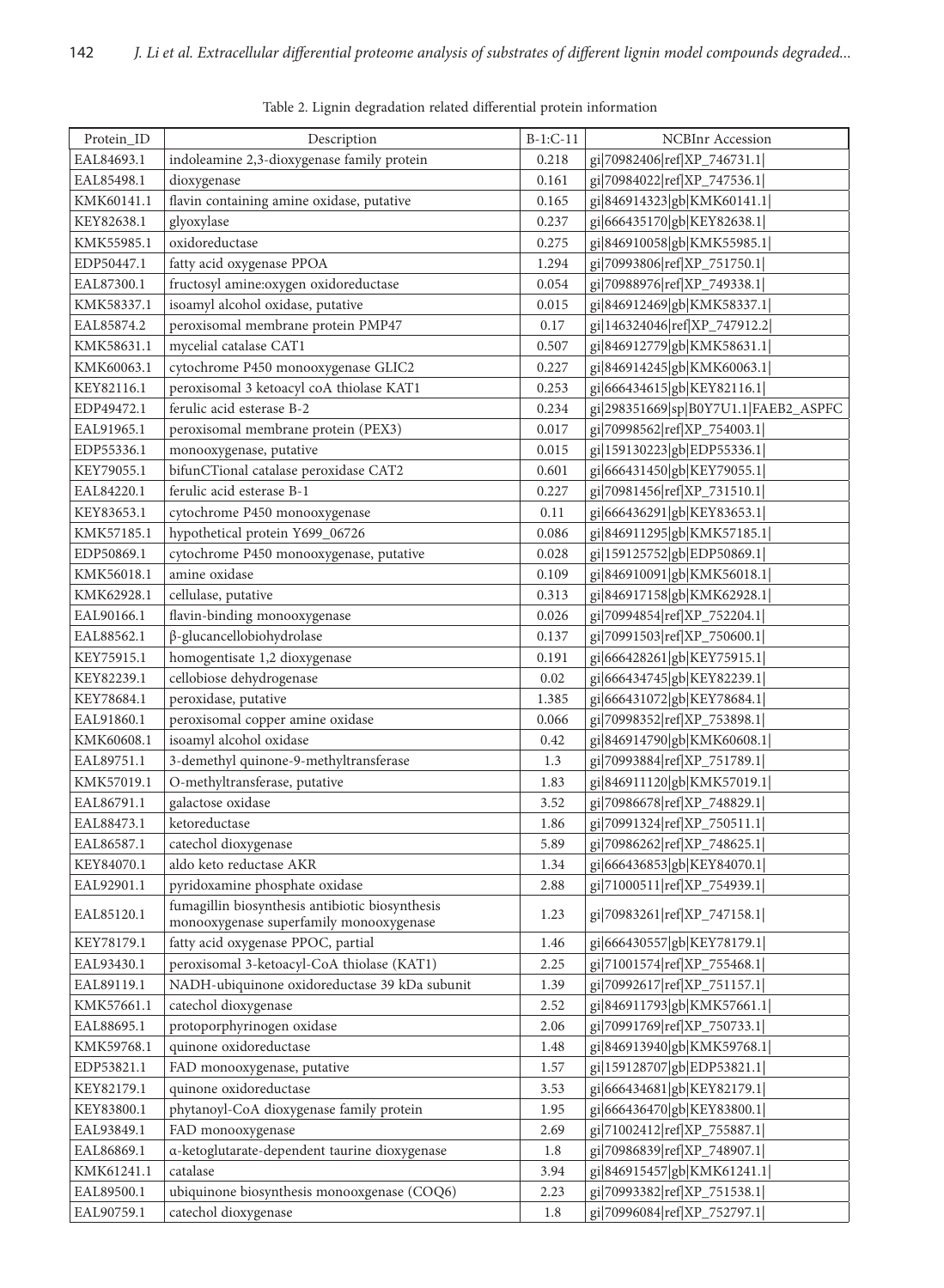b-3 VS b-2, c-2 VS c-1, c-3 VS c-1 and c-3 VS c-2 were set as comparison groups. Fold change > 1.2 and Q-value < 0.05 were used to screen the significant difference proteins in single experiment. For repeated experimental data, the final differential protein was screened by fold change > 1.2 (average of all comparison group ratios) and P-value < 0.05 (t-test of all comparison groups). Figure 2 shows the number of differential proteins between comparison groups. The number of differential proteins between parallel samples was significantly smaller than that between B-1 and C-11. Comparing the secretion of *A. fumigatus* G-13 protein from B-1 (static culture with p-coumaric acid and microcrystalline cellulose as carbon source) and C-11 (shake flask culture with sinapic acid, carboxymethyl cellulose and glucose as carbon sources) samples, there are a total of 3862 protein spots were found to change significantly, with 2103 proteins down-regulated and 1759 proteins up-regulated.

### **2.5. Differential protein biological information analysis**

Table S4 shows information on the 50 major proteins that have been significantly up-regulated, and Table S5 shows information on the 50 major proteins that have been significantly down-regulation. As can be seen from Tables S4 and Table S5, the proteins which are up-regulated are mainly proteins related to telomere and ribosome synthesis related proteins, monosaccharide transport proteins, chromosomal synthesis proteins, and glycohydrolysis proteins. The downregulated proteins are mainly endonuclease/exonuclease/ phosphatase family proteins, integral membrane transport proteins, and metal ion transport proteins.

The degradation of lignin by fungi is generally in the presence of  $O_2$ , glucose oxidase can oxidize the corresponding substrates to produce  $H_2O_2$ . In the presence of H<sub>2</sub>O<sub>2</sub>, manganese peroxidase, lignin peroxidase and laccase synergistically act on the ether bond and ester bond linking the lignin structural units. After the lignin is decomposed into structural units, the  $C_{\alpha}$ - $C_{\beta}$  bond between cinnamyl alcohol is broken into two molecules of cinnamyl alcohol, and the cinnamyl alcohol is broken into

small molecular compounds to complete the degradation of lignin. Therefore, enzymes involved in the lignin degradation process mainly include three types:  $H_2O_2$  production enzyme system (eg, glucose oxidase, pyranose oxidase, glyoxal oxidase, methanol oxidase and aromatic aldehyde oxidase), lignin oxidase system (including peroxidases and laccases two categories) and other enzyme systems [methylase, cellobiose/quinone reductase system and aromatic ring cracking enzyme system (including oxidoreductases and hydrolases, with particular reference to monooxygenase, dioxygenase and amine oxidase)]. See Table 2 for information on differential proteins associated with lignin degradation. According to Table 2, C-11 compared with B-1 the differential protein of lignin degradation that is significantly up-regulated may include: catalase, ubiquinone biosynthesis monooxygenase (COQ6), FDA monooxygenase, catechol dioxygenase, quinone oxidoreductase, protoporphyrinogen oxidase, peroxisome 3-ketoacyl-CoA thiolase (KAT1), galactose oxidase, aldehyde ketone reductase (AKR), plant acyl-CoA dioxygenase family protein, etc.

The functions and metabolic pathways of these differentially expressed proteins were analyzed by GO database and KEGG database, and 607 GO entries were obtained. Table S6 shows the GO results of significant enrichment of differentially expressed proteins. Significantly enriched GO entries are mainly: proton-transporting V-type ATPase complex (P value  $= 0.1380685$ ), peroxisome (p-value  $= 0.1795317$ ), proton-transporting ATP synthase complex (p-value = 0.224264), protein-DNA complex (p-value = 0.2853196), proteasome complex (p $value = 0.2967193$ , preribosome (p-value = 0.4544336). The main enrichment items of lignin-related differential proteins are located in mitochondrial oxoglutarate dehydrogenase complex, oxoglutarate dehydrogenase complex, peroxisome and its enzymatic membrane, matrix and other related items. The major enrichment entries for lignin-related differential proteins are located in mitochondrial oxoglutarate dehydrogenase complex (p-value = 0.00063487), oxoglutarate dehydrogenase complex (p-value = 0.000478396), peroxisomal



Figure 3. Schematic diagram of pathway enrichment of differential abundance protein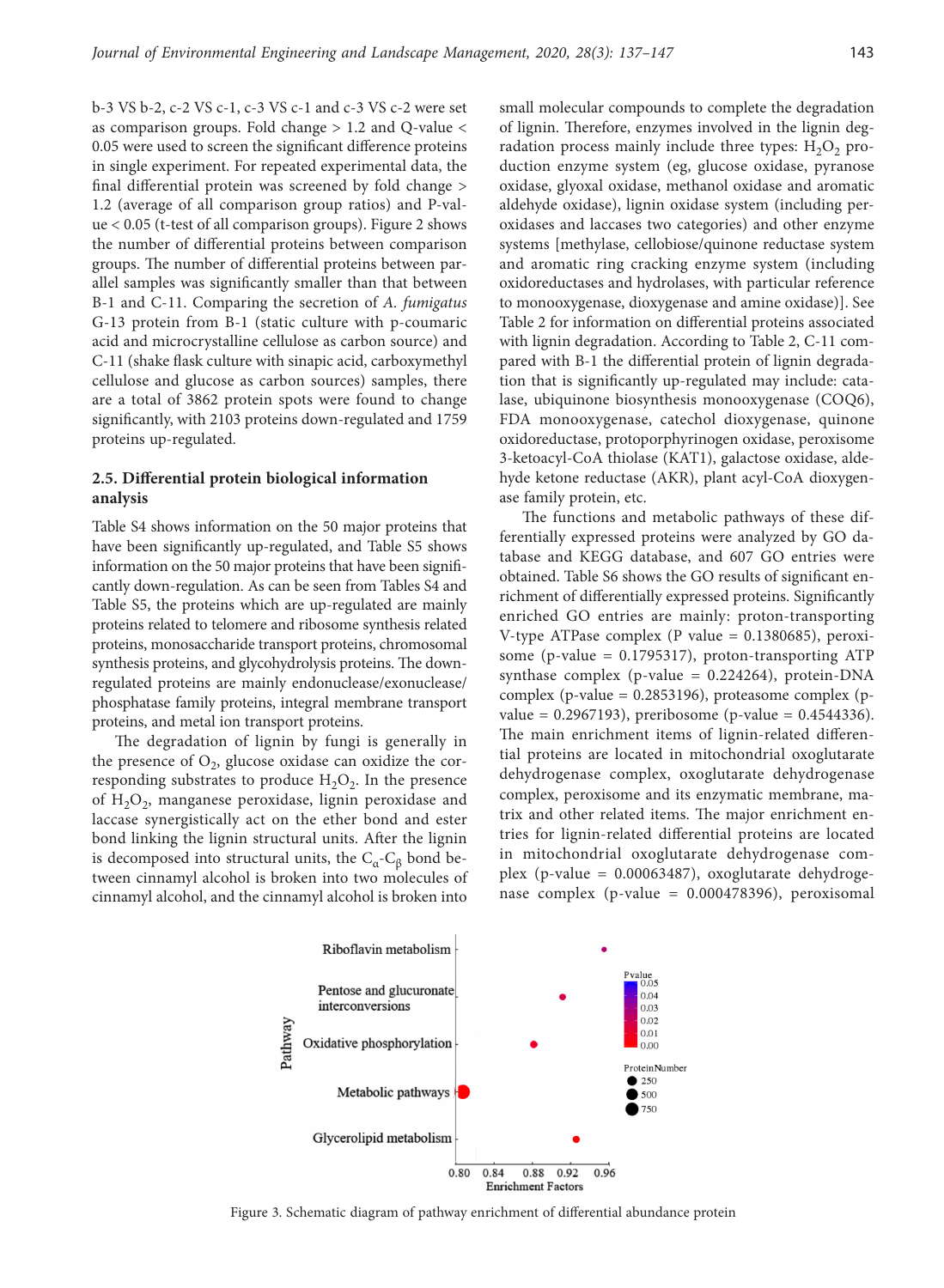$(p-value = 0.001235362)$ , peroxisomal membrane  $(p-p)$ value =  $0.000875123$ ) and peroxisomal matrix (p-val $ue = 0.000377498$ ) ect.

To further investigate the function of these proteins, the differential abundance proteins were mapped to 128 metabolic pathways by KEGG database alignment. Figure 3 is a schematic diagram of major enrichment, and some key pathways are shown in Table S7. Among them, metabolic pathway (p-value  $= 0.00087713$ ) is the most representative. Other significant enrichment pathways include: ribosome (p-value =  $0.3112128$  ko $03010$ ), glycerolipid metabolism (p-value = 0.000988395 ko55061), oxidative phosphorylation (p-value = 0.01003147 ko00190), pentose and glucuronate interconversions ( $p$ -value = 0.01563957 ko00040), riboflavin metabolism (p-value =  $0.02723311$ Ko00740), purine metabolism (p-value =  $0.3461633$ ko0023), pyrimidine metabolism (p-value =  $0.6759848$ ko00240), protein processing in endoplasmic reticulum  $(p$ -value =  $0.6816811$  ko $04141$ ), glycine, serine and threonine metabolism (P = 0.7686209 ko00260).

#### **3. Discussion**

#### **3.1. Lignin degradation-related protein**

### **3.1.1. Ferulic acid esterase and related proteins**

Ferulic acid esterase (EC 3.1.1.73, FAE) is a subclass of carboxylesterases and belong to the hydrolase family (Pinto, 2015; Takuya et al., 2009). FEA can hydrolyze ester bonds in methyl ferulate, oligosaccharide ferulic acid esters and polysaccharide ferulic acid esters. It can cut off the crosslinking between polysaccharide-polysaccharide and polysaccharide- lignin in cell wall, which is beneficial to the degradation of polysaccharides and release of lignin in cell wall materials. Ferulic acid esterase can synergize with xylanase and cellulase to increase the release of ferulic acid and reducing sugar, and it can also react synergistically with other enzymes to produce ferulic acid and carbohydrates (Yang et al.*,* 2009). In this study, ferulic acid esterase expression was observed in both experimental groups, and there were significant differences in expression. That is, ferulic acid esterase is an enzyme that is induced when medium contains lignocellulosic substances (Chi et al.*,* 2017). For example, *Schizophyllum commune* can produce highly active ferulic acid esterase in a medium that uses cellulose as a carbon source, and when a substrate with high xylan content (such as xylan and wheat bran) is used as a carbon source, it is hardly produced (Li et al.*,* 2016). In this study, *A. fumigatus* G-13 induced the production of ferulic acid esterase in a medium containing lignin (ie, p-coumaric acid and sinapic acid), and its expression varies significantly due to the differences in composition of medium.

### **3.1.2. Peroxisome-related proteins**

In the process of fungal degradation of lignin, peroxidase acts on the ether and ester bonds connecting the lignin structural units, so that the lignin is decomposed into a

single structural unit. Afterwards, the cellobiose/quinone reductase system and the aromatic ring cracking enzyme system act synergistically, to further break the lignocellulose into small molecules and promote complete degradation of lignin (Yu et al.*,* 2003). In the degradation pathway of lignin peroxidase, the following proteases were significantly down regulated: fructose amine oxidoreductase, isoamyl alcohol oxidase, ferulic acid ester enzyme B-1, ferulic acid ester enzyme B-2, peroxidase and peroxisome oxidase (Pan et al.*,*  2011), 1,4-(1,3,1,4)-β-D-glucan 4-glucanohydrolase, cellobiose dehydrogenase, endoglucanase D, carboxymethyl cellulase, avicelase, alkali cellulose and cellulase A3 (Hernández-Ramírez et al.*,* 2018). Cellobiose dehydrogenase can break hydrogen bonds through a single electron oxidation pathway, resulting in the de-chaining and depolymerization of the fiber supramolecular structure, forming short fibers. Therefore, it has the ability to generate hydroxyl radicals and reduce various free radicals and degrade cellulose. Its down-regulation also indicates that under C-11 conditions, the ability of *A. fumigatus* G-13 to degrade cellulose is enhanced. The possible cause is the presence of glucose in substrate under C-11 conditions, glucose is a rapid utilization substrate, sinapic acid and carboxymethyl cellulose are slow-utilizing substrates. Strain uses glucose to grow and metabolize, and their metabolites inhibit the production of enzymes, that is, metabolites inhibit the process of glucose decomposition (An et al., 2015).

# **3.1.3. Cellobiose/quinone reductase system and aromatic ring cracking enzyme system**

Cytochrome P450 monooxygenase, amine oxidase, flavin monooxygenase, β-glucuronide hydrolase, urate-1,2-dioxygenase, cellobiose dehydrogenase ect can be used for cellobiose/quinone reduction or aromatic ring cracking (Wang et al., 2014). Among them, cytochrome P450 (CYP) is a superfamily protein containing heme as a cofactor and it is a heme protein. CYPs utilize various lignocellulosic macromolecules and corresponding degradation intermediates as substrates in the enzymatic reaction. In general, they are terminal oxidases in electron transfer chains (Robb et al., 2018). The most common reaction catalyzed by CYP is a monooxygenase reaction. One oxygen atom is inserted into the aliphatic site of organic substrate and the other oxygen atom is reduced to water. Therefore, the decrease in CYP expression indicates that C-11 is more efficient than B-1 in the third stage of lignin degradation. Flavin-binding monooxygenase works similarly to CPY. It can act on copper and iron and cytochrome C, but its role needs to be localized in the mitochondria.

# **3.2. Enrichment analysis of other differential proteins**

#### **3.2.1. Carbon source and energy metabolism**

In the metabolism of carbon sources, the most important way is glycolysis. Under C-11 conditions, *A. fumigatus* G-13 relies almost exclusively on the glycolysis pathway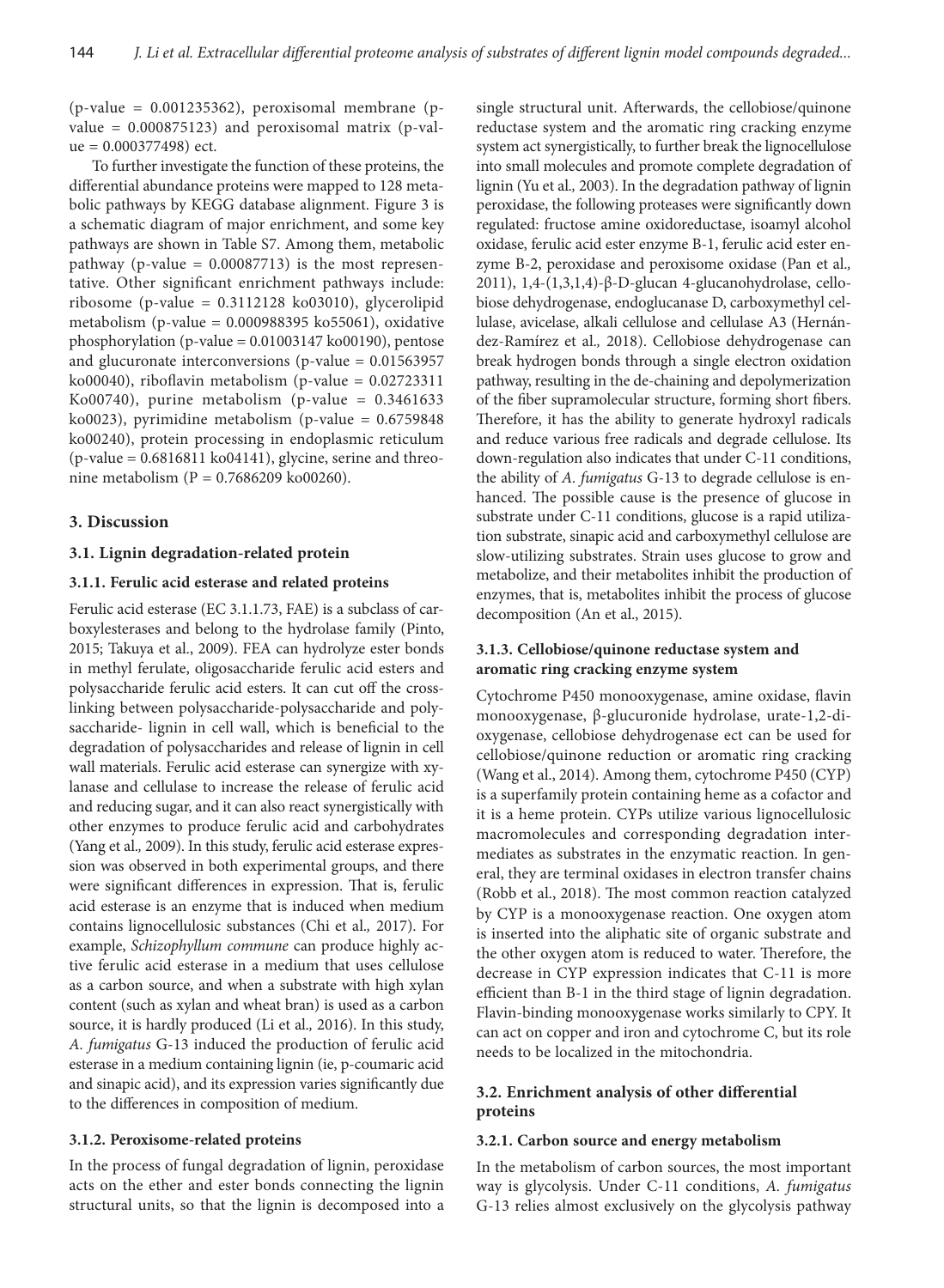to provide energy supply. In this study, the proteins associated with glycolysis were mainly phosphoglycerate coolase dehydrogenase and ethanol dehydrogenase, and the expression of these two enzymes was up-regulated in C-11 compared to B-1. It indicated that in the presence of glucose, this strain used glucose fermentation for energy metabolism to achieve cell proliferation.

The pentose phosphate pathway was also a major metabolic pathway. The proteins associated with the pentose phosphate pathway screened in this study were mainly 6-phosphate glucose dehydrogenase and 6-phosphoric acid decarboxylase. In the pentose phosphate pathway, 6-phosphate glucose dehydrogenase catalyzed the production of glucose 6-phosphate to phosphorgluconic acid and NA-DPH. 6-phosphate decarboxylase catalyzed the production of D-nucleoside sugar-phosphoric acid by glucose 6-phosphate, and simultaneously produced NADPH, which further formed ribose-5-phosphate. NADPH generated in this pathway can be used to reduce other substances and participate in the synthesis of reducing biomolecules. The intermediate product D-nucleoside sugar-phosphoric acid is one of the main components of nucleic acids and their important coenzymes (Valdes et al., 2008). 6-phosphate glucose dehydrogenase and 6-phosphoric acid decarboxylase are rate-limiting enzymes. They are more suitable for characterizing the redox state of mycelium grown in the C-11 environment due to their special signaling effects. In this study, the expression of these two enzymes (6-phosphate glucose dehydrogenase and 6-phosphoric acid decarboxylase) was up-regulated under B-1 conditions. It indicated that the mycelium initiate multiple reactions to coordinate and cooperate with each other to carry out metabolic activities. Meanwhile they also need to generate more energy to maintain their own cell growth and reproduction.

#### **3.2.2. Glyceride metabolism related proteins**

In the biological metabolism of glyceride, acyltransferase is an extremely important precursor, and acyltransferase is catalyzed by carboxylase. The reaction is a rate-limiting process and the carboxylase is a variable-structure enzyme. Under catalytic conditions, the activity of carboxylase will be enhanced, the yield of corresponding acyltransferase will be increased, and catalytic ability of the substrate will be increased, thereby producing more target products. However, the increase of long chain will inhibit the activity of carboxylase and reduce the production of corresponding enzymes, so that the content of glyceride will also decrease. Carboxylase activity is also affected by phosphorylation of cyclic adenosine phosphate (cAMP) phosphorylation. During the phosphorylation of carboxylase, the enzyme activity is inhibited, the content of corresponding enzyme is relatively reduced, and the catalytic ability of carboxylase to target products is weakened. After phosphorylation, the inhibition of enzyme disappears, the initial activity is restored, the production of corresponding enzyme is increased, and the catalytic capacity of substrate is also increased (Long et al., 2018).

Carrier protein polymers (FabZ2, FabG2, FabD and FabH) play a leading role in catalyzing the metabolism of glycerides. These multifunctional enzymes catalyze the metabolism of glycerides, and the energy required in the catalytic process (including ATP and NADPH) is produced by the pentose phosphate pathway in sugar metabolism or related pathways. In this study, a large number of glyceride metabolism-related proteins in C-11 changed significantly, and their expressions were up-regulated. This indicates that the changes of lignin model compounds and the addition of glucose promote the enhancement of the secretory enzyme activity of the mycelium. That is, C-11 is more conducive to the growth of *A. fumigatus* G-13.

#### **3.2.3. Nucleotide metabolism**

Among the nucleotide metabolism-related proteins, the proteins that have undergone significant changes were mainly purine biosynthesis and metabolism-related proteins, whose main function is to catalyze the production of guanylic acid (GMP) to inosine acid (IMP). Bifunctional purine biosynthetic protein (PurH) is the last two steps in biosynthesis of deoxyribonucleotides. First, PurH catalyzes the 5-aminoimidazole-4-carboxamide-1-β-D- ribofuranoside (AICAR) to 5-formamidoimidazole-4-carboxamide ribotide (FAICAR), and then cyclic hydrolase continues to catalyze FAICAR to produce inosine. Adenylate succinate synthetase (PurA) catalyzes the formation of adenylate succinic acid (SAMP) by adenylate, and adenylate succinate lyase (PurB) makes adenosine succinate to produce adenosine monophosphate (AMP). Adenylate kinase catalyzes AMP to produce adenosine diphosphate, which further generates adenosine triphosphate (ATP). The decrease in PurA content can increase concentration of hypoxanthine in nucleotide metabolism, and then synthesizing RNA and DNA (Zhang et al., 2008).

In this study, compared with B-11 and C-11, various nucleotide metabolism-related proteins were observed to change significantly, and their expressions were downregulated. It indicated that B-1 inhibited the growth of the cells, leading to a decrease in the activity of related enzymes in the metabolism of deoxyribonucleotides during cell growth and reproduction, and the synthesis of related substances is reduced. It also enabled the metabolic intermediates to synthesize as many ribonucleotides and deoxyribonucleotides as possible. The results are similar to previous analyses of fungal proteomics under different cellulosic substrates.

# **3.2.4. Mutual transformation of pentose and glucuronic acid**

The pentose phosphate pathway is carried out in cytoplasm and provides ribose 5-phosphate for the biosynthesis of nucleotides and nucleic acids. It also provides NADPH for various metabolic reactions and maintains the reduced state of glutathione. The physiological significance of uronic acid pathway is production of active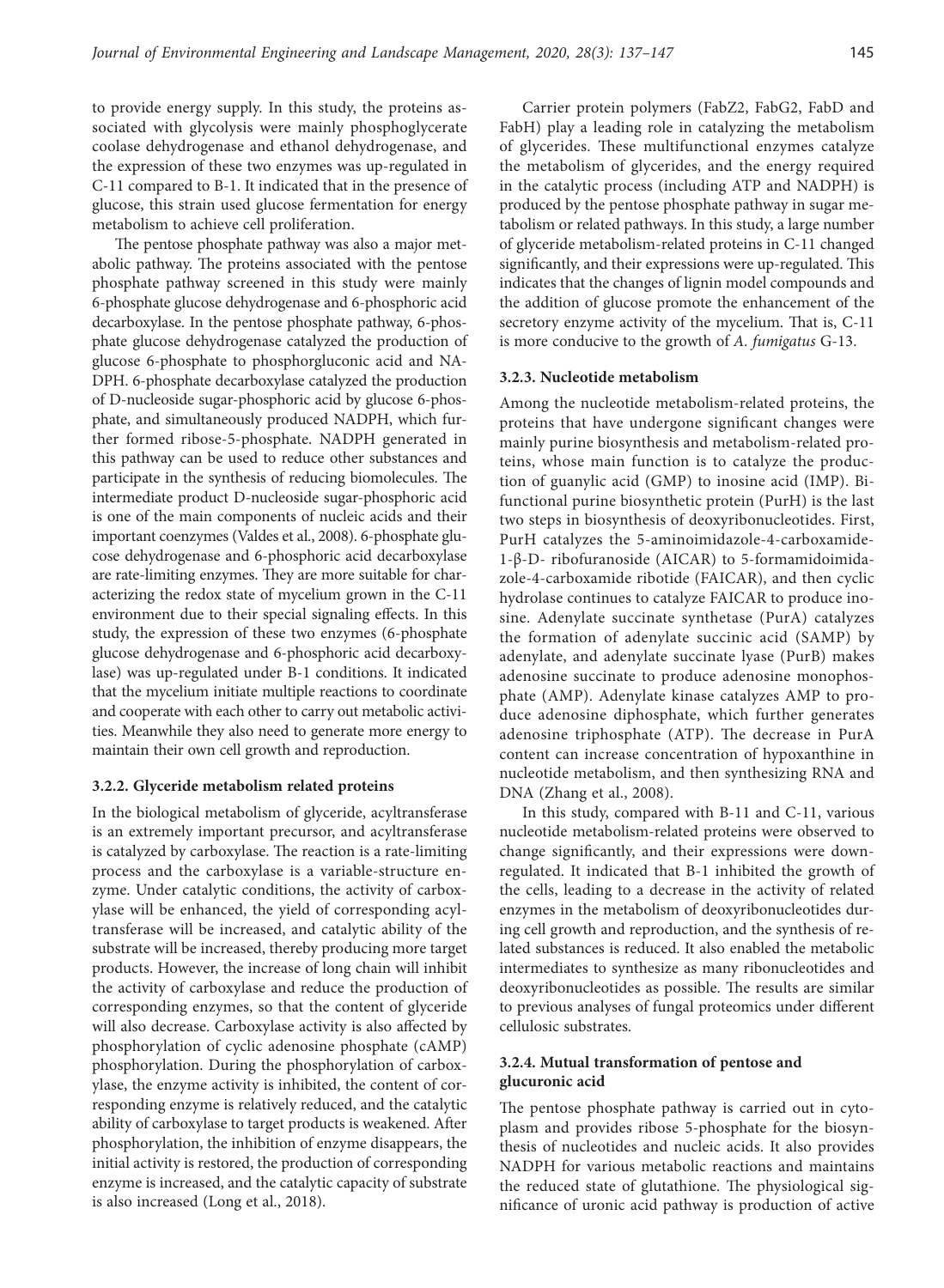glucuronic acid (UDP glucuronic acid), which is an important binder in biotransformation. It can combine with many metabolites and is also a donor of glucuronic acid. Figure S4 shows the schematic diagram of mutual conversion of pentose and glucuronic acid. Under this pathway: the synthesis of 2-dehydor-3-deoxy-D-gluconate and (4S)-4,6-dihydroxy-2,5- dioxohexanoate is reduced, and at the same time, poly (1,4)-α-D-polygalacturonic acid, digalactose, D-galacturonate and other synthesis are also reduced. In this study, glucose 6-phosphate dehydrogenase (G6P) and poly-galacturonide glycanohydrase (PG) were significantly down-regulated. Because PG can degrade pectin and damage cell walls, the presence of PG can assist strains to degrade lignin in the biodegradation of natural lignin. Compared with B-1 and C-11, the key proteins (G6P, PG) in the process of mutual conversion of pentose and glucuronic acid were significantly downregulated. It is indicated that under B-1 conditions, the energy metabolism of mycelium was significantly affected, and the synthesis of enzymes related to the degradation of lignin substrates was also reduced. In general, the changes of ligin model compounds and the addition of glucose can enhance the energy metabolism of the cells and assist the degradation of lignin by bacteria.

### **3.2.5. Monoammine metabolism related proteins**

Monocyclic β-lactam is a β-lactam compound. Compared with most β-lactams, the β-lactam ring is isolated and not closed (Taherzadeh & Karimi, 2008). It has antibiotic effects on some aerobic Gram-negative bacteria (such as *Neisseria* and *Pseudomonas*). Under the condition of B-1, a number of proteins related to metabolism of monoamines were found, and their expression was significantly up-regulated. Its structure is simpler than penicillin and cephalosporin, and its chemical properties are more stable than those of carbapenems (Stringer et al., 2015). It can be speculated that under B-1 conditions, *A. fumigatus* G-13 can synthesize a large amount of monoamine to inhibit other microbial growth. Under these conditions, the secreted bacteriostatic substances have the potential to be used as antibiotics and used in clinical research and disease treatment.

### **Conclusions**

The secretome data showed that *A. fumigatus* G-13 has a complex enzymatic system implicated in lignocellulose degradation. Differential proteins are relatively concentrated in energy metabolism pathways. Synthesis of Dnucleoside sugar-phosphoric and NADPH through the pentose phosphate pathway, promotes the metabolism of nucleotides to generate enough energy to maintain the proliferation of cells, and assists *A. fumigatus* G-13 to produce a large number of lignin-degrading enzymes. Among them, the key enzyme ferulic acid esterase can destroy the cross-linking of polysaccharide-lignin and act on the carboxylate bond. Simultaneously it can cooperate with a

series of lignin degrading enzymes to further break the lignocellulose into small molecules. This study discussed the mechanism of lignin 14 biodegradation, which will contribute to the more systematic regulation of lignin biodegradation in the future.

### **Acknowledgements**

The authors would like to thank the National Natural Science Foundation of China [No: 21776054] supporting this research.

# **References**

- Adav, S. S., Ravindran, A., & Sze, S. K. (2015). Quantitative proteomic study of *Aspergillus Fumigatus* secretome revealed deamidation of secretory enzymes. *Journal of Proteomics*, *119*, 154–168. <https://doi.org/10.1016/j.jprot.2015.02.007>
- An, Q., Wu, X. J., Wu, B., & Dai, Y. C. (2015). Effects of carbon and nitrogen sources on lignocellulose decomposition enzyme activities in *Flammulina velutipes*. *Mycosystema*, *34*, 761–771.
- Arulmani, M., Sunili, S. A., & Siu, K. S. (2011). iTRAQ-based quantitative secretome analysis of *Phanerochaete chrysosporium*. *Journal of Proteomics*, *75*(2), 642–654. <https://doi.org/10.1016/j.jprot.2011.09.001>
- Chi, D. H., Giap, V. D., Anh, L. P. H., & Nghi, D. H. (2017). Feruloyl esterase from *Alternaria tenuissima* that hydrolyses lignocellulosic material to release hydroxycinnamic acids. *Applied Biochemistry and Microbiology*, *53*(6), 654–660. https://doi.org/10.1134/S0003683817060047
- Dawoud, M. E. A., & Abu-Taleb, A. M. (2012). Evaluation of the roles of physical (osmotic, gamma irradiation and/or heat shock) stress factors on enzyme activities and protein accumulation in *Pleurotus ostreatus* mushroom and its descendent progenies. *Journal of Food Agriculture* & *Environment*, *10*(2), 22–32.
- Grabber, J. H. (2005). How do lignin composition, structure, and cross-linking affect degradability? A review of cell wall model studies. *Crop Science*, *45*(3), 820–831. <https://doi.org/10.2135/cropsci2004.0191>
- Hernández-Ramírez, L. C., Trivellin, G., & Stratakis, C. A. (2018). Cyclic 3′, 5′-adenosine monophosphate (cAMP) signaling in the anterior pituitary gland in health and disease. *Molecular and Cellular Endocrinology*, *463*, 72–86. <https://doi.org/10.1016/j.mce.2017.08.006>
- Himmel, M. E., Ding, S. Y., Johnson, D. K., Adney, W. S., Nimlos, M. R., Brady, J. W., & Foust, T. D. (2007). Biomass recalcitrance: Engineering plants and enzymes for biofuels production. *Science*, *315*(5813), 804–807. <https://doi.org/10.1126/science.1137016>
- Ji, X. L., Zhang, W. T., Gai, Y. P., Lu, B. Y., Yuan, C. Z., Liu, Q. X., & Mu, Z. M. (2012). Patterns of lignocellulose degradation and secretome analysis of *Trametes trogii* MT. *International Biodeterioration and Biodegradation*, *75*, 55–62. <https://doi.org/10.1016/j.ibiod.2012.09.001>
- Li, K., Xu, F., & Eriksson, K. E. (1999). Comparison of fungal laccases and redox mediators in oxidation of a nonphenolic lignin model compound. *Applied and Environmental Microbiology*, *65*(6), 2654–2660.